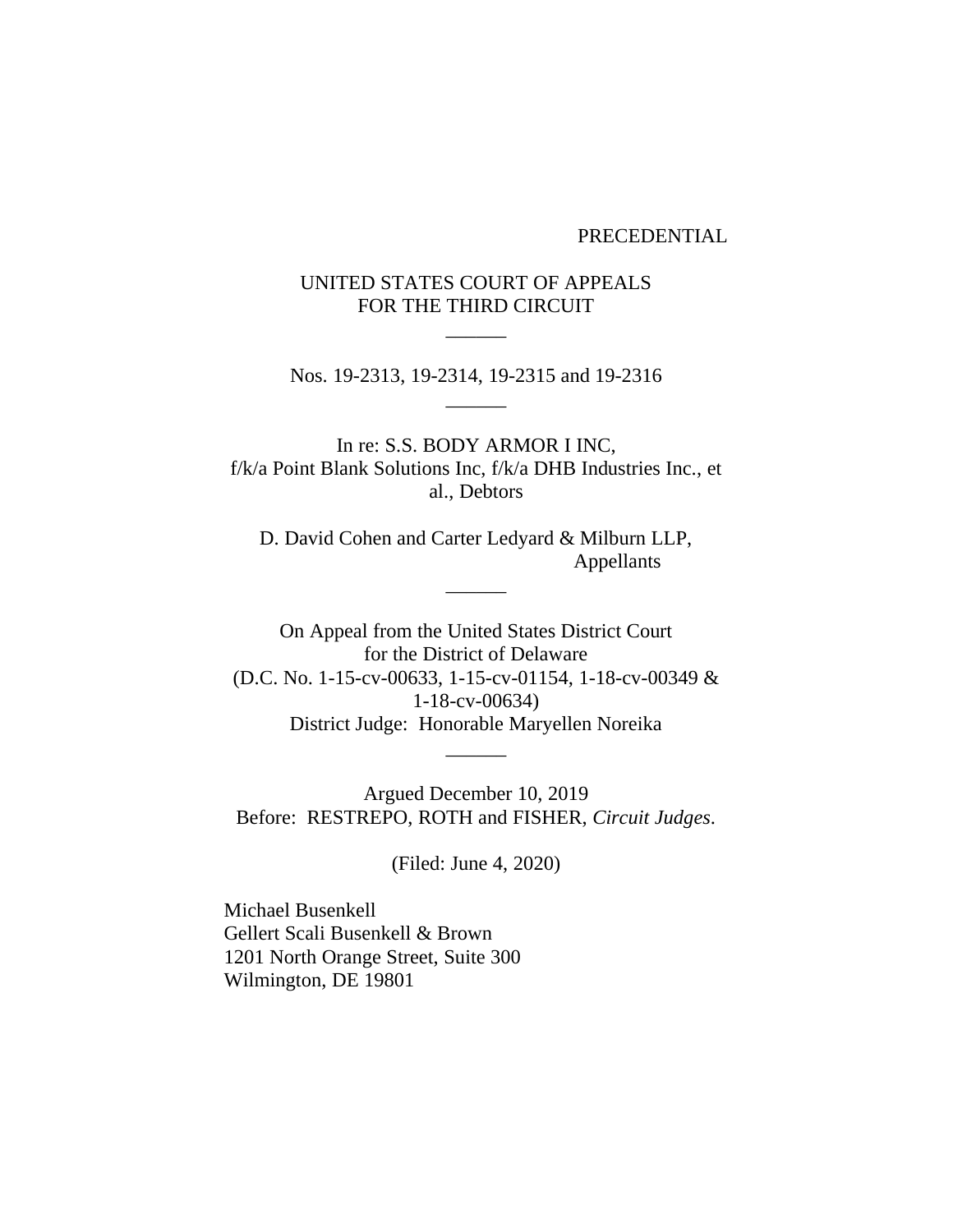Gary D. Sesser *[ARGUED]* Carter Ledyard & Milburn 2 Wall Street New York, NY 10005 *Counsel for Appellants*

Laura D. Jones James E. O'Neill, III Pachulski Stang Ziehl & Jones 919 North Market Street P.O. Box 8705, 17th Floor Wilmington, DE 19801

Alan J. Kornfeld *[ARGUED]* Elissa A. Wagner Pachulski Stang Ziehl & Jones 10100 Santa Monica Boulevard 13th Floor Los Angeles, CA 90067 *Counsel for Appellee SS Body Armor I Inc. FKA Point Blank Solutions Inc, FKA DHB Industries Inc*

Frederick B. Rosner The Rosner Law Group 824 North Market Street Suite 810 Wilmington, DE 19801

James H. Hulme Arent Fox 1717 K Street, N.W. Washington, DC 20036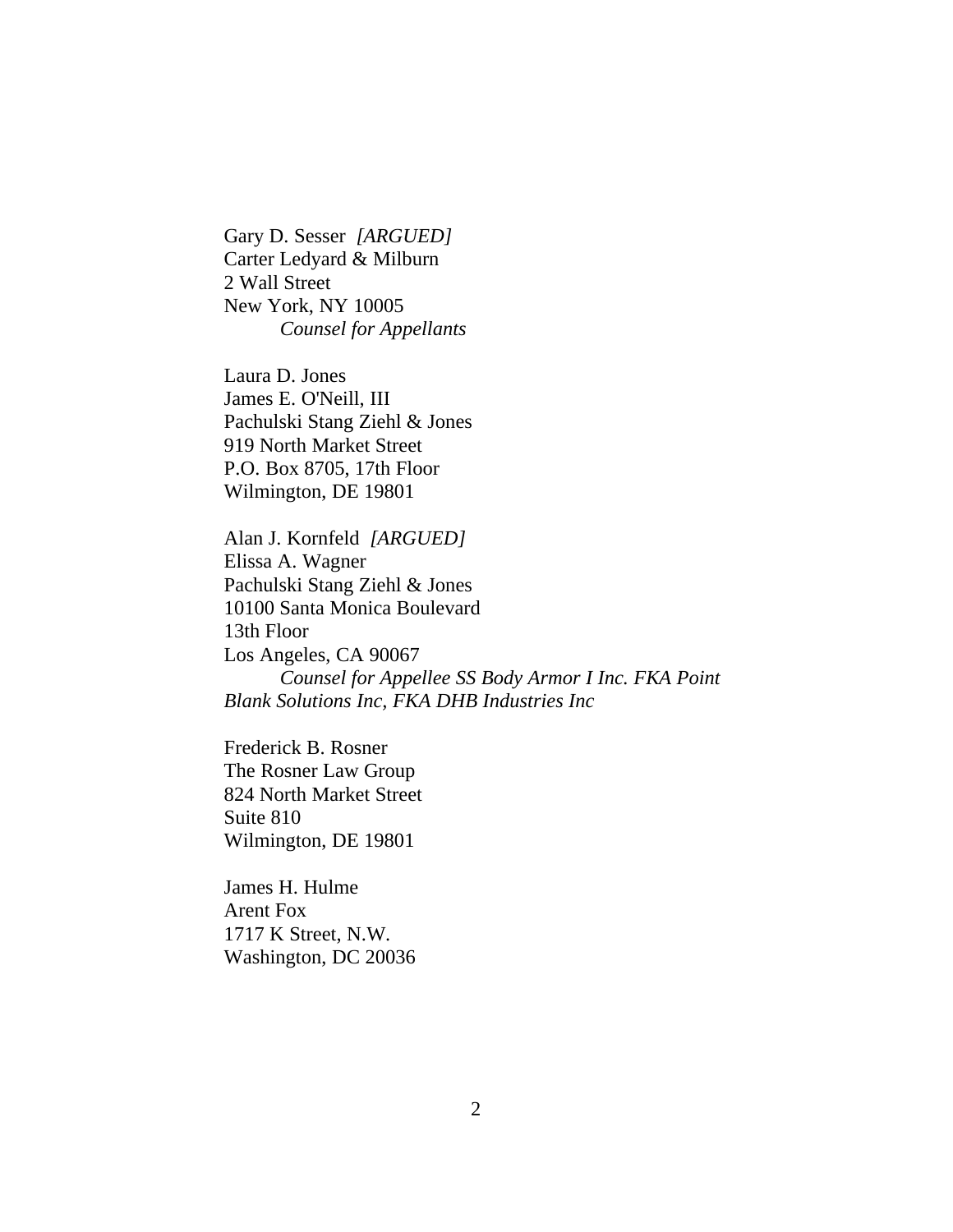*Counsel for Appellees BRIAN K. RYNIKER, as Recovery Trustee of the Recovery Trust for SS Body Armor I., Inc*

# OPINION OF THE COURT  $\overline{\phantom{a}}$

 $\overline{\phantom{a}}$ 

#### FISHER, *Circuit Judge*.

Although this appeal is only the second time this case has reached our Court, since its genesis in the mid-2000s, this matter has traveled, in oft-unexpected ways, through bankruptcy, trial, and appellate courts throughout three United States jurisdictions. At this point, we are tasked with reviewing three orders issued by the Bankruptcy Court for the District of Delaware in 2015. The orders approve a settlement entered in the Chapter 11 bankruptcy case of S.S. Body Armor I, Inc., and either grant or deny related applications for attorneys' fees and expenses. Objector D. David Cohen and his counsel, the law firm of Carter Ledyard & Milburn LLP, whom we refer to jointly as "Cohen," appealed the orders to the District Court for the District of Delaware, which, after a lengthy stay, affirmed.

As we explain below, Cohen is entitled to attorneys' fees and expenses for his objection to the initial settlement in this case. Therefore, we will reverse in part the Bankruptcy Court's order that granted him fees on a contingent basis and will remand for determination of the appropriate amount of the fee award. We will, however, affirm the part of that order that denied Cohen's claim to attorneys' fees and expenses under the Bankruptcy Code. We will also affirm the Bankruptcy Court's order awarding fees to counsel in one of the underlying lawsuits. And, finally, we will affirm its 2015 approval of a settlement in this case.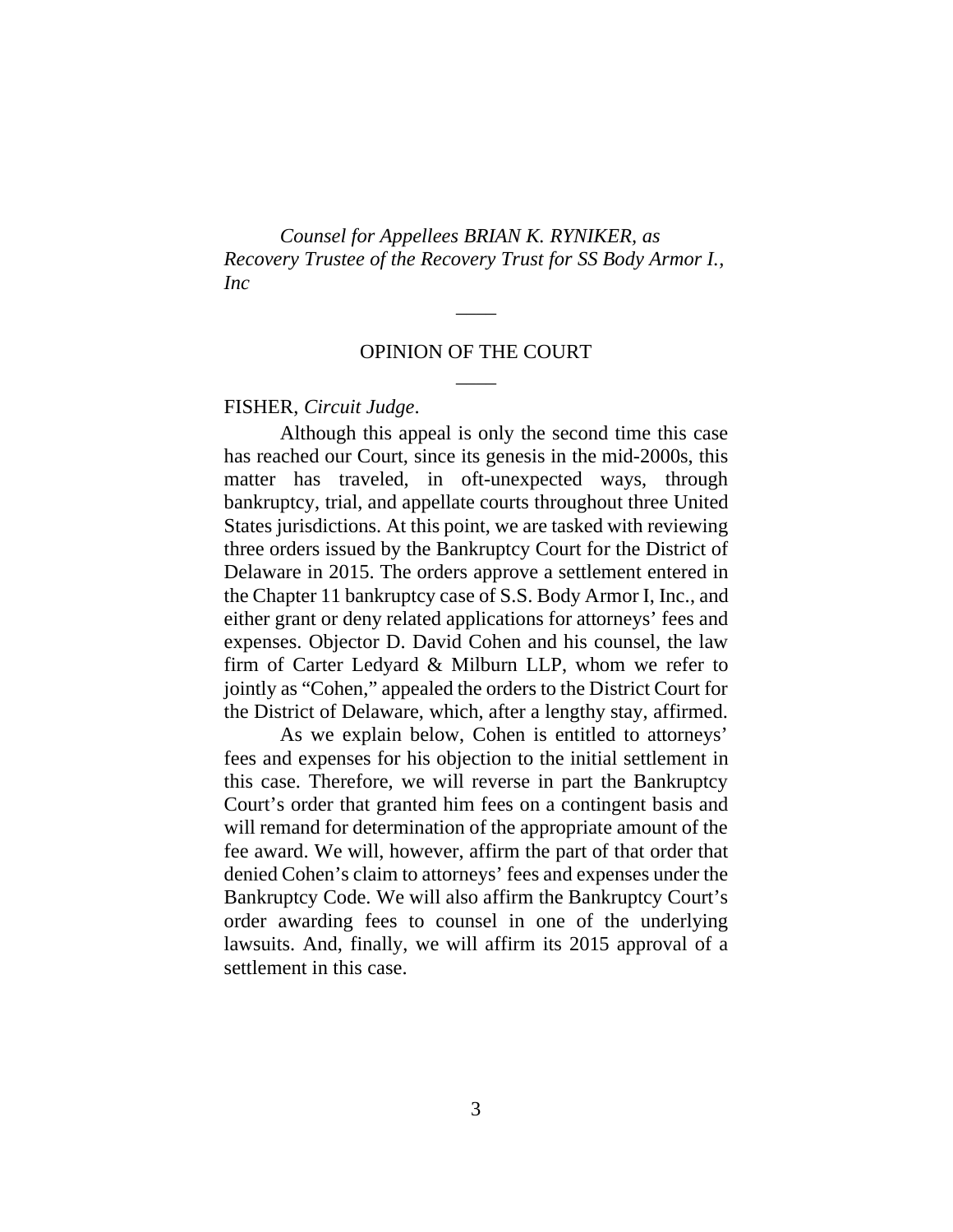To adequately explain our decision, we must recount the history of this complex matter in some detail.

## **A. Pre-Bankruptcy-Petition Litigation and the EDNY Settlement**

In the fall of 2005, revelations surfaced that Body Armor—a publicly traded company—was manufacturing its body armor, which it sold to law enforcement agencies and the U.S. military, using substandard materials. Accordingly, its stock price plummeted, prompting shareholders to bring numerous actions in the District Court for the Eastern District of New York (EDNY). EDNY later consolidated the various suits into two actions: a shareholders' class action against Body Armor and several of its officers and directors, and a derivative action on behalf of Body Armor against specified officers and directors.

In late 2006, the parties to the class and derivative actions entered into a joint settlement (EDNY Settlement). Under this agreement, the class action would be settled through a combination of cash and shares of Body Armor's common stock, while the derivative action would be settled through Body Armor's adoption of various corporate governance policies and a \$300,000 payment to appointed counsel (Derivative Counsel). The cash portions of the EDNY Settlement (Escrow Funds) were placed in escrow with counsel in the class action (Class Counsel).

The EDNY Settlement also contained a provision under which Body Armor agreed to release and indemnify its founder, and former Chairman and Chief Executive Officer, David H. Brooks, from any liability he might incur should the Securities and Exchange Commission (SEC) commence an action against him under § 304 of the Sarbanes-Oxley Act, 15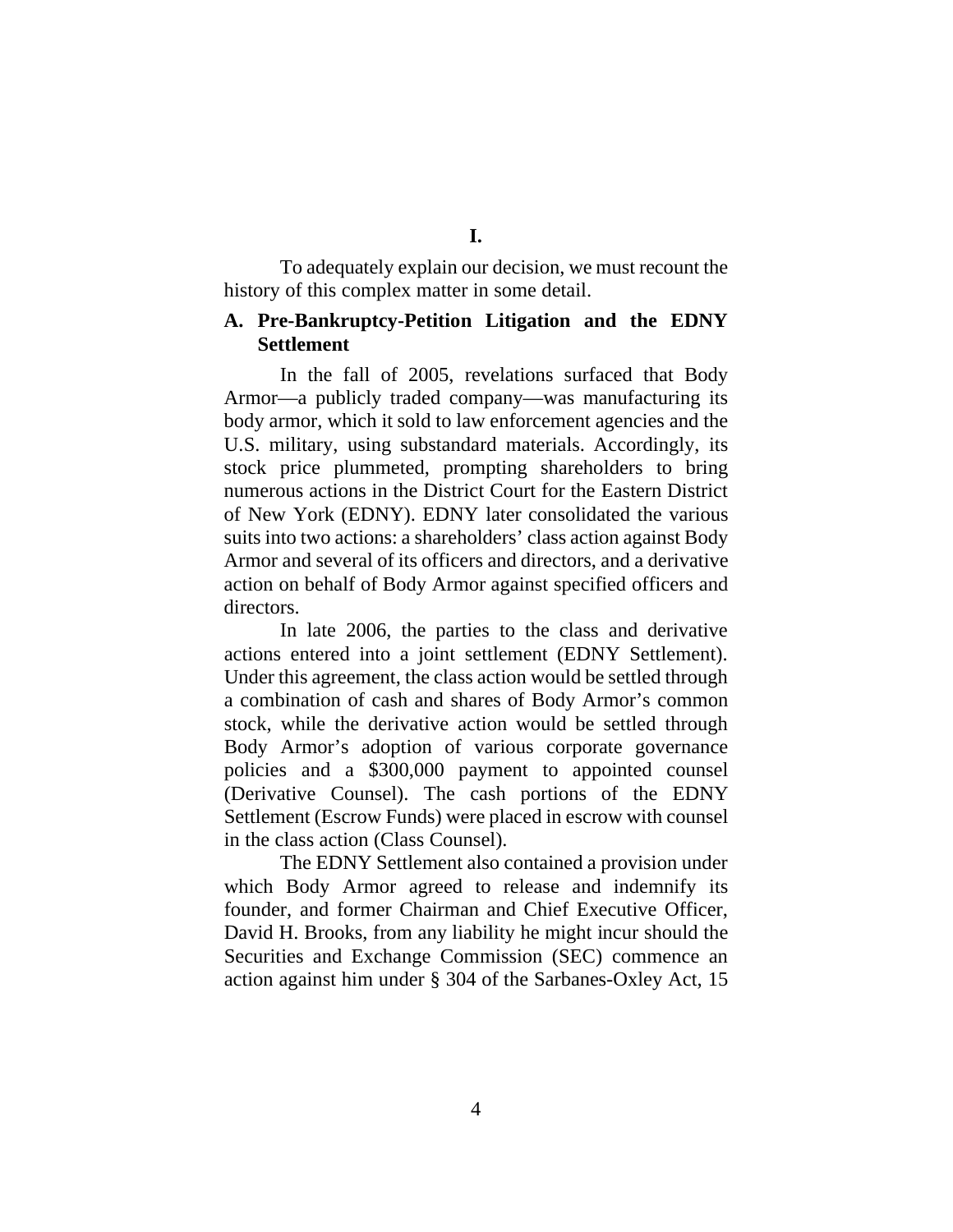U.S.C. § 7243 (SOX § 304).<sup>1</sup> Cohen, who had been Body Armor's General Counsel and remained a shareholder, intervened in the derivative action and objected to the EDNY Settlement, particularly to the SOX § 304 release and indemnification.

Meanwhile, in early October 2007, before EDNY approved the EDNY Settlement, Body Armor restated its financial reports for 2003, 2004, and part of 2005. In response, the SEC sued Brooks in the Southern District of Florida (SDFL), seeking disgorgement of profits—allegedly amounting to \$186 million—under SOX § 304. And later that month, Brooks was indicted in EDNY on various criminal charges, including fraud and insider trading. The SEC's action was then administratively closed pending the outcome of the criminal action against Brooks.

In July 2008, EDNY overruled Cohen's objections, approved the EDNY Settlement, and entered judgments in both the class and derivative actions. In doing so, it approved the payment of \$300,000 from the settlement fund to Derivative Counsel, which was provisionally paid in 2008. Separately, it denied Cohen's application for attorneys' fees and expenses.

Cohen appealed EDNY's judgment in the derivative action, as well as its denial of his objection to the award of fees to Derivative Counsel and the denial of his application for his own attorneys' fees, to the United States Court of Appeals for the Second Circuit. Cohen was the only objector to appeal the

<sup>&</sup>lt;sup>1</sup> SOX § 304 permits the SEC to require certain officers of a public company to repay "bonus[es] or other incentive-based or equity-based" income, and "any profits realized from the sale of [the company's] securities" that were earned during a period for which the company restates its financial reports because of misconduct. 15 U.S.C. § 7243(a).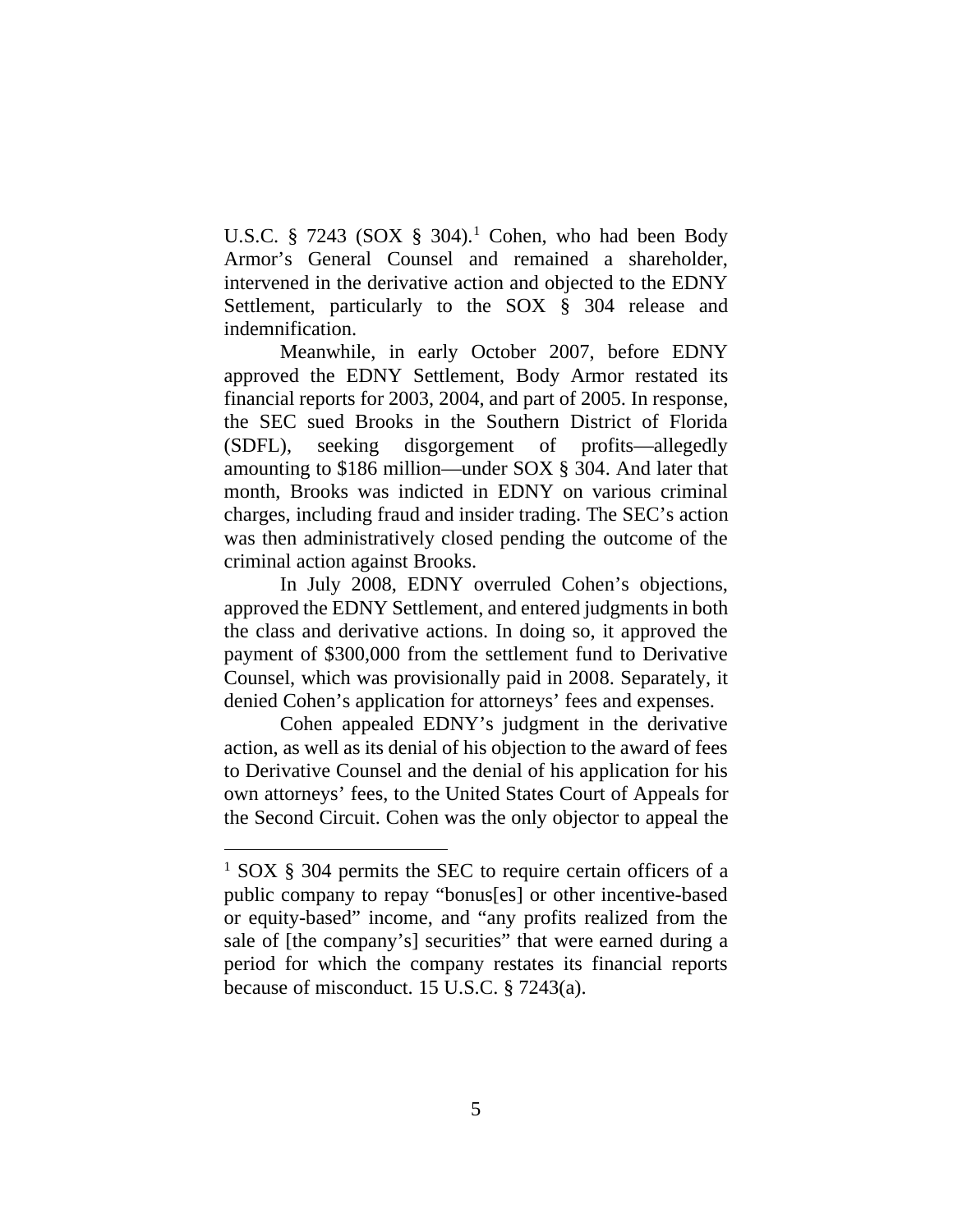approval of the EDNY Settlement. He argued on appeal that the settling parties could not indemnify Brooks against SOX § 304 liability. The SEC filed an amicus brief in support of his objection to the SOX § 304 indemnification.

In 2010, several events took place in rapid succession, altering the course of the various litigation streams. First, in April 2010, Body Armor petitioned for Chapter 11 bankruptcy protection in the Bankruptcy Court for the District of Delaware.

Later that year, in September 2010, following a tumultuous eight-month trial in EDNY, a jury convicted Brooks of an array of financial crimes. He was later sentenced to seventeen years in prison and ordered to pay restitution to Body Armor and his investor victims.<sup>2</sup> Brooks appealed his convictions and the restitution orders.

Also in September 2010, the Second Circuit vacated and remanded EDNY's judgment in the derivative action, holding—in a significant precedential opinion that agreed with Cohen's objections—that the settlement impermissibly released and indemnified Brooks against liability under SOX § 304. *Cohen v. Viray*, 622 F.3d 188, 195–96 (2d Cir. 2010).3 The court expressly declined to address Cohen's claim for fees

<sup>2</sup> EDNY issued the criminal restitution awards pursuant to the Mandatory Victim's Restitution Act. Brooks was ordered to pay \$53,912,545.62 to Body Armor and \$37,584,301.30 to his investor victims.

<sup>3</sup> Specifically, the Second Circuit held that SOX § 304 does not create a private cause of action, *Cohen*, 622 F.3d at 193, and that the EDNY Settlement's "release and indemnification provisions attempt[ed] an end-run around § 304 that vitiate[d] the SEC's role and [was] inconsistent with the law," *id.* at 195.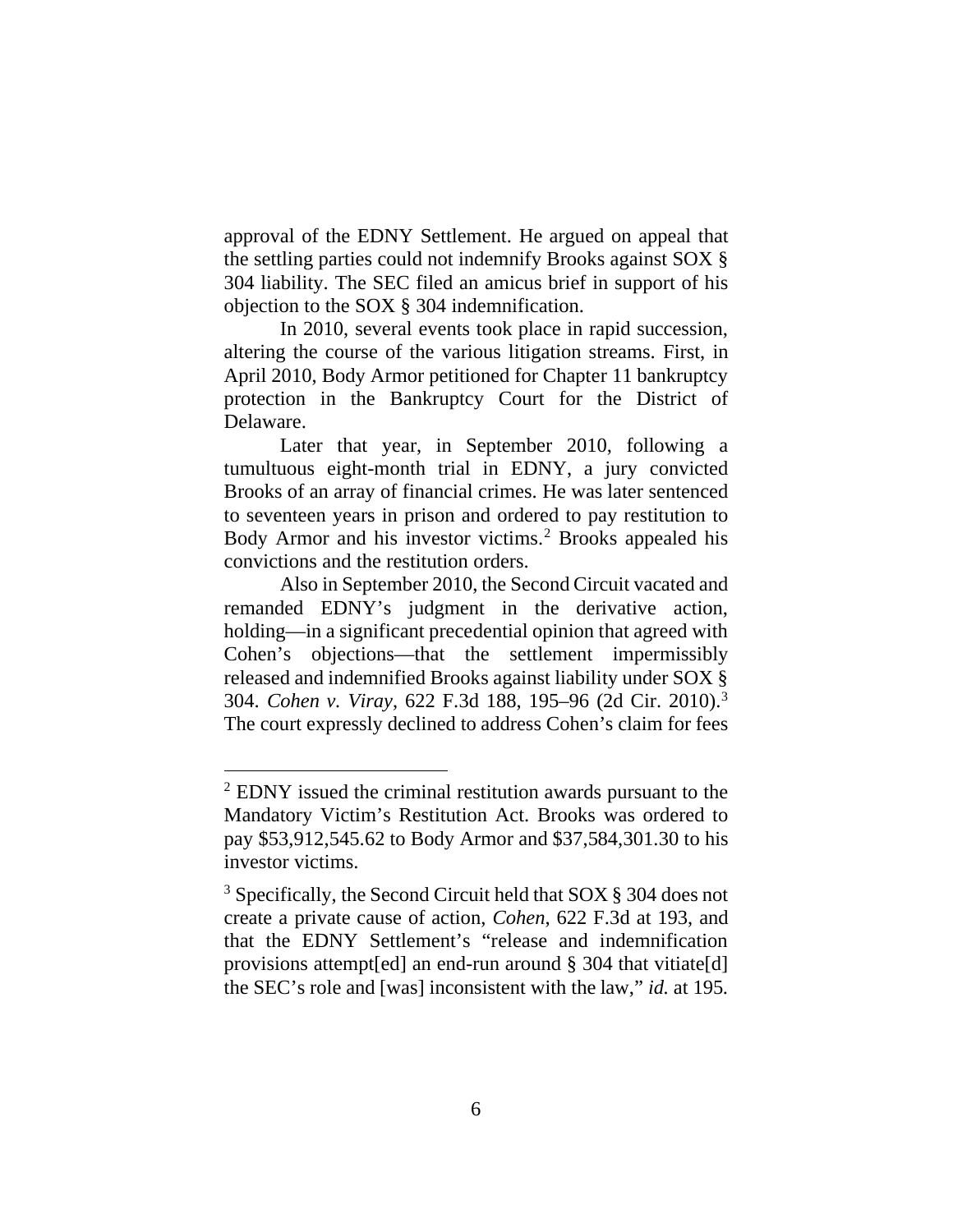and his objection to Derivative Counsel's fees, directing EDNY to "reexamine those issues . . . in the context of a revised settlement or the outcome of further litigation." *Id.* at 196.

Finally, in October 2010, the Government commenced a civil forfeiture proceeding and ultimately restrained roughly \$168 million of Brooks-related assets. Body Armor and Class Plaintiffs petitioned the Department of Justice (DOJ) to use the assets to compensate them for losses they suffered as a result of Brooks's misconduct.4 The proceeding was then stayed like the SEC's action in SDFL—pending Brooks's criminal trial and appeals.

## **B. Post-Bankruptcy-Petition Proceedings and the 2015 Settlement**

After Body Armor filed its Chapter 11 petition, litigation in the class and derivative actions migrated, in large measure, to the Bankruptcy Court, which would need to approve any revised settlement.

## **1. The 2015 Settlement**

After the Second Circuit vacated the judgment approving the EDNY Settlement in the derivative action, the parties to the class and derivative actions engaged in renewed negotiations, ultimately agreeing to a new settlement (2015 Settlement).

<sup>4</sup> The U.S. Attorney General may use forfeited assets "as restoration to any victim." 18 U.S.C. § 981(e)(6); Justice Manual, 9-121.000-Remission, Mitigation, and Restoration of Forfeited Properties, U.S. Dep't of Just., https://www.justice.gov/jm/jm-9-121000-remissionmitigation-and-restoration-forfeited-properties (last updated Oct. 2010).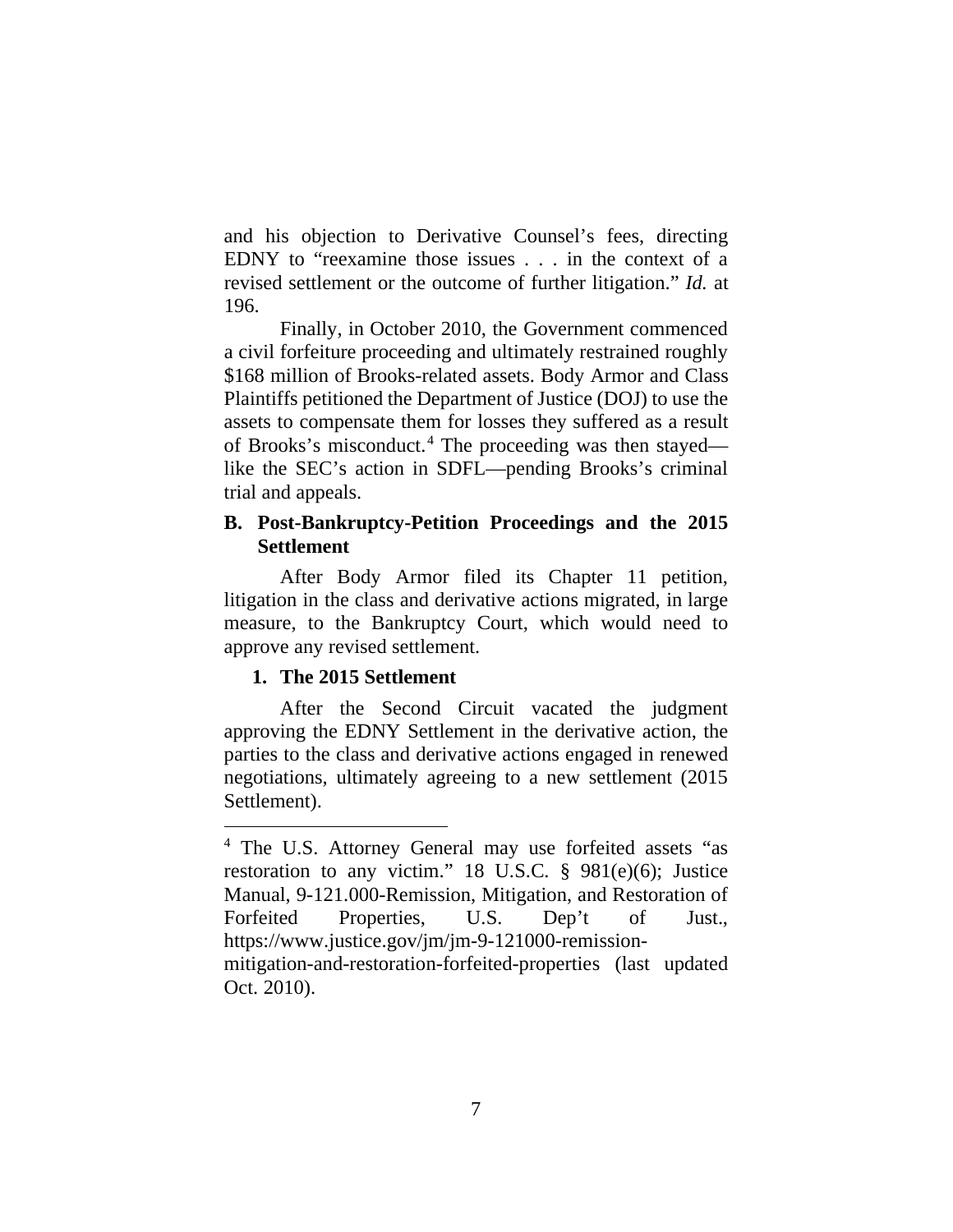The 2015 Settlement, which was supported by Body Armor's unsecured creditors and equity holders, shared some of the features of the EDNY Settlement. For example, it provided that the class and derivative actions would be dismissed, that Derivative Counsel would retain their \$300,000 fee, and that the Escrow Funds—which, as noted above, had been placed in escrow with Class Counsel under the EDNY Settlement—would be released to Class Plaintiffs. It also included some new features. For instance, of the Escrow Funds released to Class Plaintiffs, \$20 million would be loaned to Body Armor on an interest-free, non-recourse basis to fund its Chapter 11 plan of liquidation and permit it to exit Chapter 11.5 And of that \$20 million loan, \$1.5 million would cover Class Counsel's fees and expenses. The 2015 Settlement also provided that Brooks's criminal restitution awards would be allocated between Body Armor and Class Plaintiffs.

In July 2015, the Bankruptcy Court issued an order approving the agreement, overruling Cohen's objections to several terms. Cohen appealed the Bankruptcy Court's approval of the 2015 Settlement to the District Court for the District of Delaware. Although Cohen's appeal remained pending, certain pieces of the 2015 Settlement, including Class Plaintiffs' loan to Body Armor, became effective and occurred in November 2015 when the Bankruptcy Court confirmed Body Armor's Chapter 11 plan.

#### **2. Fee Disputes Related to the 2015 Settlement**

When it approved the 2015 Settlement, the Bankruptcy Court set a separate deadline for related fee applications.

<sup>5</sup> Although Chapter 11 cases are typically reorganization bankruptcies, Body Armor took the unusual step of proposing a plan of liquidation under Chapter 11.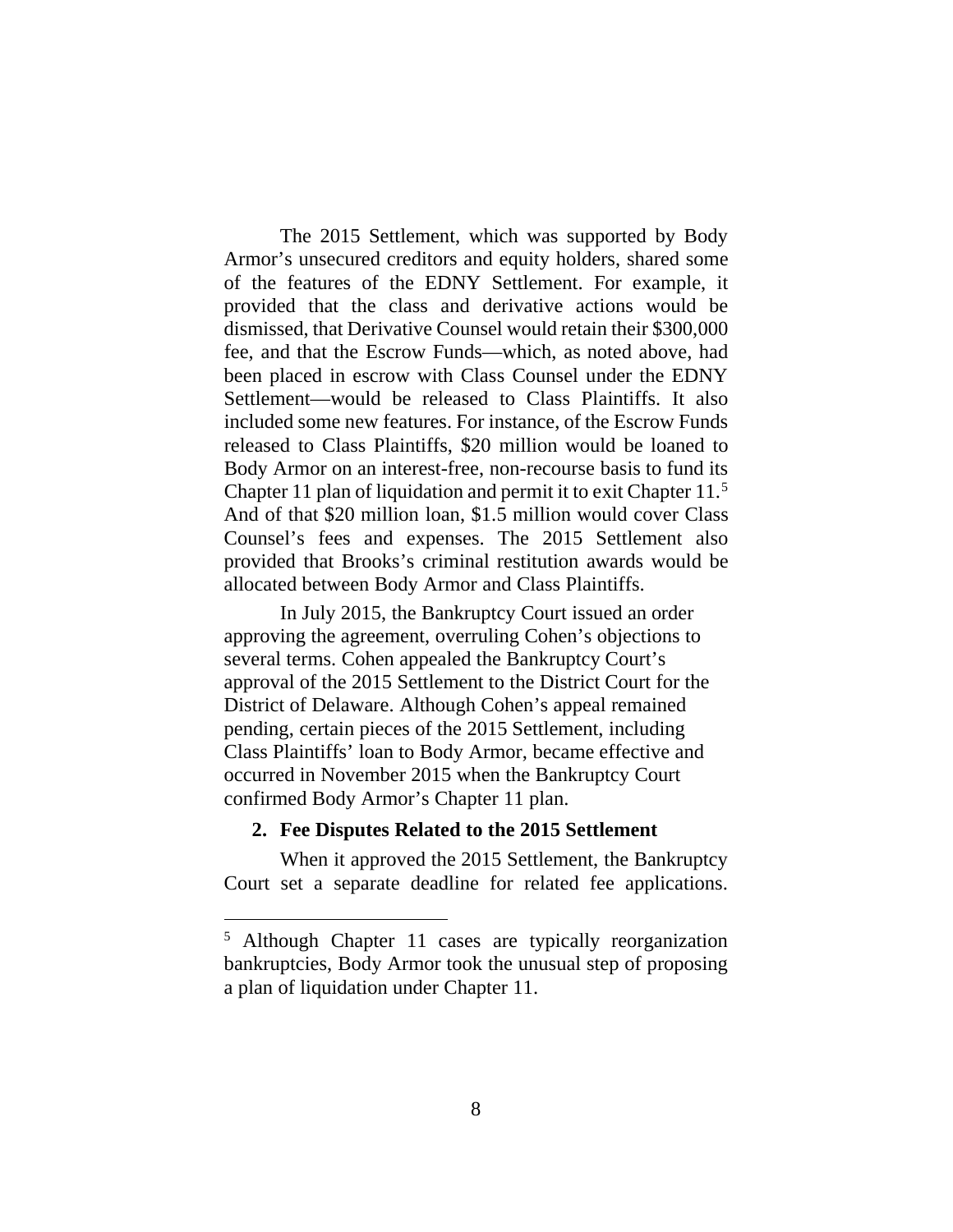Cohen, still eager to earn fees for his efforts in objecting to the EDNY Settlement of the derivative action, sought \$1.86 million in attorneys' fees and expenses.<sup>6</sup> The Bankruptcy Court granted Cohen's request but specified that he would earn a fee only if Body Armor later received funds on account of the SOX § 304 claim.7 It also denied Cohen's separate claim for fees and expenses for making a "substantial contribution" under the Bankruptcy Code.

Separately, Cohen objected to the \$300,000 payment to Derivative Counsel. As recounted above, the EDNY Settlement had granted Derivative Counsel \$300,000 in fees and expenses—an award that EDNY initially approved over Cohen's objection and which was provisionally paid in 2008. The Bankruptcy Court rejected Cohen's objections and permitted Derivative Counsel to retain the award.

Cohen appealed both fee orders to the District Court for the District of Delaware. However, his appeal of the fee orders and his appeal of the approval of the 2015 Settlement were stayed for several years. The District Court lifted the stay in May 2018. As we explain in more detail below, these orders are at the center of the present appeal.

### **C. Brooks's Death and the Global Settlement**

In October 2016, as proceedings continued in Bankruptcy Court, Brooks died unexpectedly. The Second Circuit held that his death abated his criminal convictions and the criminal restitution awards ordered against him. Because

<sup>6</sup> Cohen's requested amount—\$1.86 million—was one percent of the purported value of the SEC's SOX § 304 claim.

 $<sup>7</sup>$  At the time, the SEC's action remained administratively</sup> closed in SDFL pending the outcome of Brooks's criminal appeals.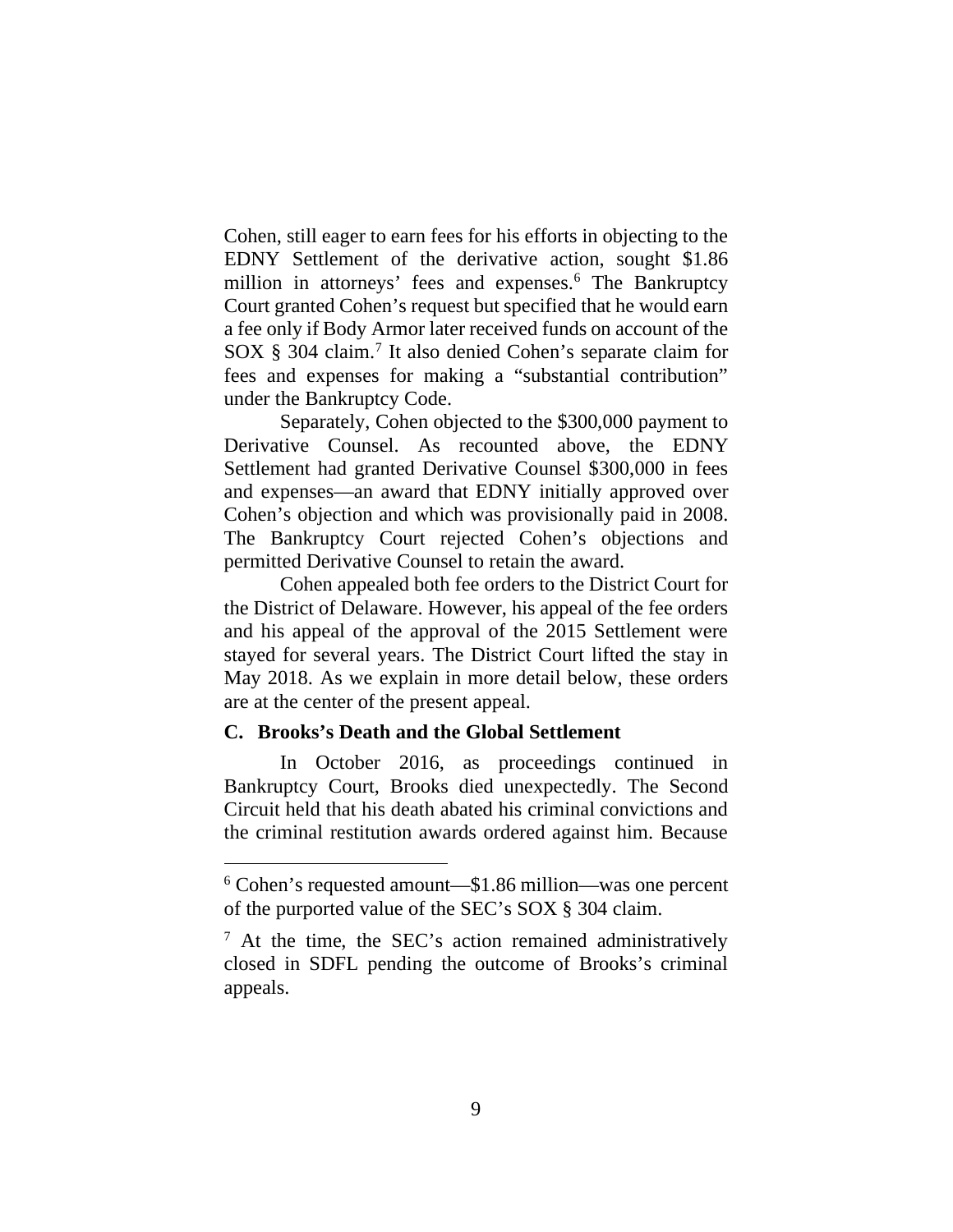the 2015 Settlement was predicated, in part, upon Brooks's criminal restitution awards, the abatement of those recoveries, once again, changed the course of the litigation.

The SEC's action—which had been stayed pending Brooks's criminal trial and appeals—was reopened in SDFL. The civil forfeiture proceeding was also reopened, and in mid-2018, DOJ granted Body Armor's and Class Plaintiffs' earlier requests that it use the restrained assets to compensate them for losses they suffered as a result of Brooks's misconduct.<sup>8</sup>

In the meantime, the parties to the 2015 Settlement worked to renegotiate a revised agreement because part of the 2015 Settlement had been funded by Brooks's criminal restitution awards, which were abated by his death. As a replacement source of funds, the parties turned to the assets seized in the civil forfeiture proceeding and the DOJ letters distributing those assets. Their term sheet for a new settlement (Global Settlement) provided that they would agree to the forfeiture of the Brooks-related assets, which would pay the United States for costs incurred in the forfeiture proceeding and Brooks's criminal case, with the remainder distributed pro rata to Body Armor and Class Plaintiffs.

Around the same time, the SEC and Brooks's estate entered into a consent judgment to resolve the SEC's action, which was approved by SDFL. The judgment provided that the SOX § 304 claim would be deemed satisfied by the distribution of assets in the civil forfeiture proceeding, as provided in the Global Settlement.

<sup>8</sup> Body Armor's request was approved in the rough amount of \$78.8 million and that of Class Plaintiffs was approved in the approximate amount of \$81.5 million.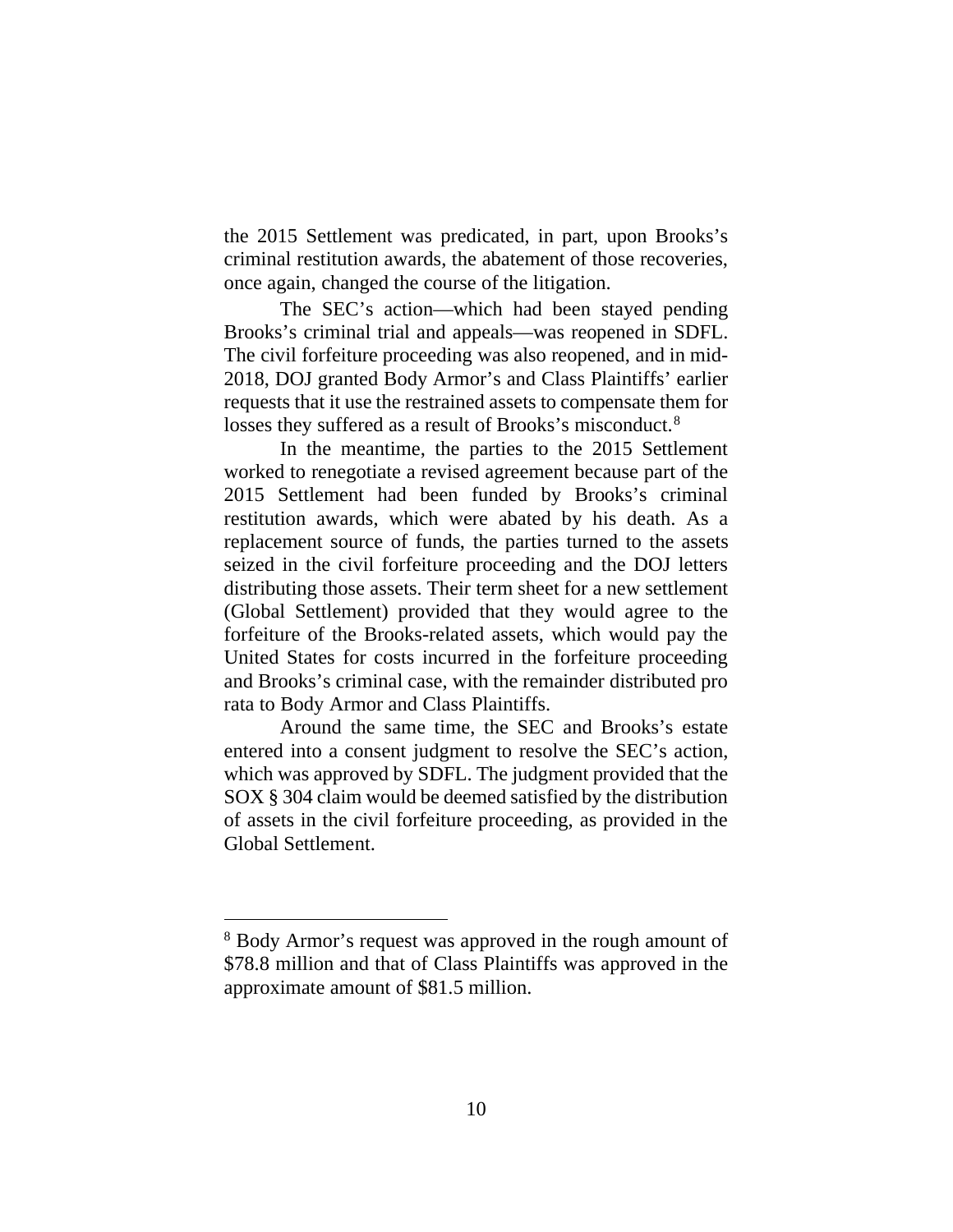#### **D. 2015 Fee Order Appeals**

Our review concerns the Bankruptcy Court's conditional grant of Cohen's attorneys' fees and expenses, award of fees to Derivative Counsel, and approval of the 2015 Settlement. Cohen appealed these rulings to the District Court for the District of Delaware. But the appeals were stayed pending the fallout from Brooks's death and the renegotiation of a settlement. The District Court lifted the stay in May 2018 after Body Armor informed it that the Global Settlement was nearly finalized. In June 2019, the Court affirmed the Bankruptcy Court in all respects. Cohen appeals.

**II.**

The District Court had jurisdiction to hear Cohen's appeals from the Bankruptcy Court under 28 U.S.C. § 158(a)(1). We have jurisdiction pursuant to 28 U.S.C. §§ 158(d)(1) and 1291. We "exercise the same standard of review as the District Court [did] when it reviewed the original appeal from the Bankruptcy Court." *Binder & Binder, P.C. v. Handel (In re Handel)*, 570 F.3d 140, 141 (3d Cir. 2009). Therefore, our "review of the [D]istrict [C]ourt effectively amounts to review of the [B]ankruptcy [C]ourt's [orders] in the first instance." *In re Sharon Steel Corp.*, 871 F.2d 1217, 1222 (3d Cir. 1989).

#### **A. Award of Fees to Cohen**

Cohen primarily challenges the Bankruptcy Court's 2015 order regarding his fee application. As outlined above, after the Bankruptcy Court approved the 2015 Settlement, it granted Cohen's application for attorneys' fees and expenses in part and denied it in part. First, the Court "awarded [Cohen] a fee for [his] efforts in preserving the SOX [§] 304 Claim," but it stated that the amount would "be determined" later and would be "paid solely from funds received by [Body Armor]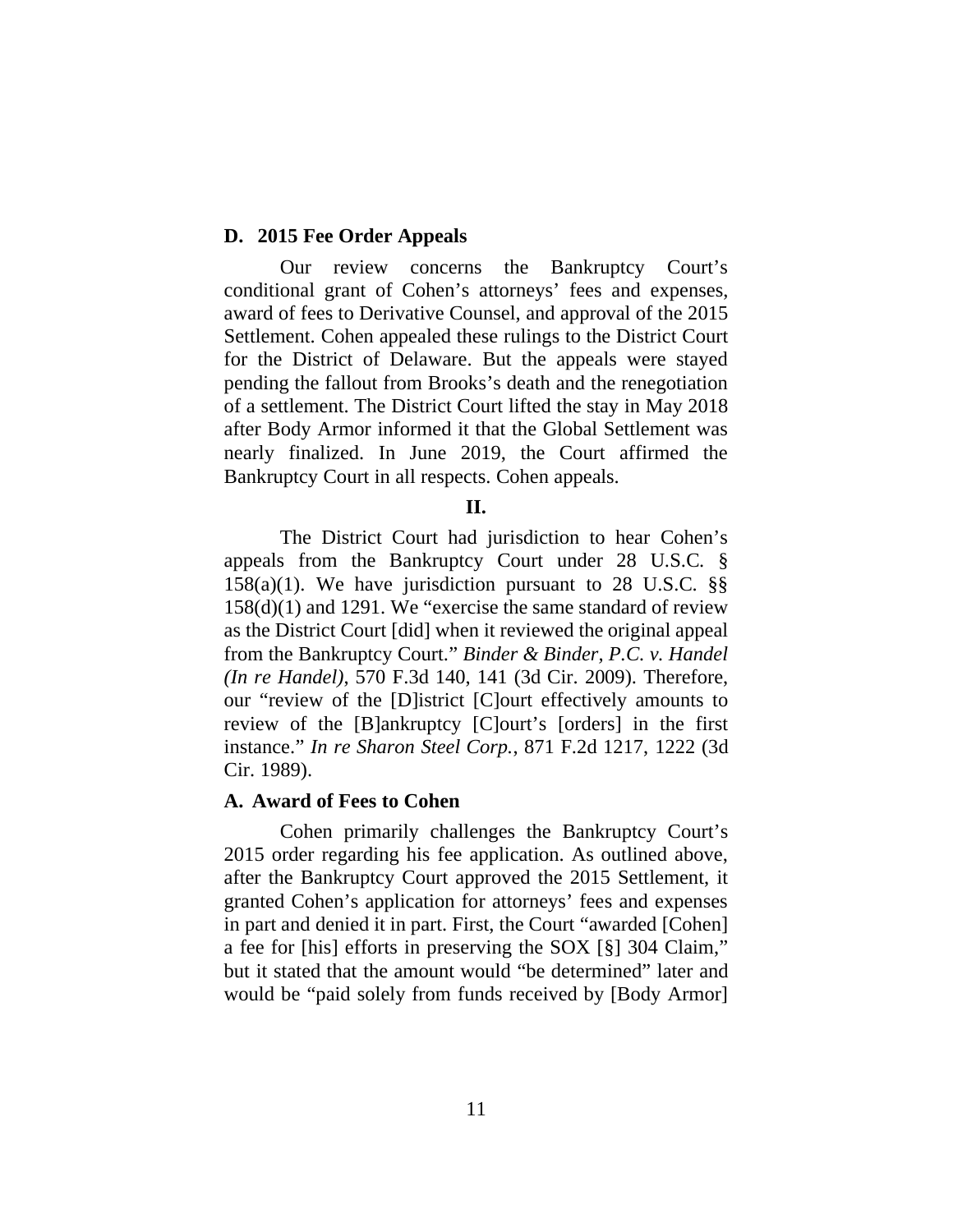or [its] successors-in-interest on account of the SOX [§] 304 Claim, if any." J.A. 8–9. "For avoidance of doubt," the Court emphasized, "if [Body Armor does] not receive any funds on account of the SOX [§] 304 Claim, no fee shall be payable." J.A. 9. Second, the Court also denied Cohen's separate claim of substantial contribution under the Bankruptcy Code. J.A. 9. The District Court affirmed.

Cohen argues that the Bankruptcy Court erred in granting his request for fees and expenses on a contingent basis and in denying his substantial-contribution claim. We address each challenge in turn.

## **1. Objectors' Attorneys' Fees and Expenses**

We review a bankruptcy court's fee award "for an abuse of discretion." *Zolfo, Cooper & Co. v. Sunbeam-Oster Co.*, 50 F.3d 253, 257 (3d Cir. 1995). An abuse of discretion occurs "if the judge fails to apply the proper legal standard or to follow proper procedures[,] . . . or bases an award upon findings of fact that are clearly erroneous." *Id.* (citation omitted).

## **i. Legal Standard**

Although "the general American rule is that attorneys' fees are not ordinarily recoverable as costs, both the courts and Congress have developed exceptions to this rule for situations in which overriding considerations indicate the need for such a recovery." *Mills v. Elec. Auto-Lite Co.*, 396 U.S. 375, 391–92 (1970).

For example, courts have recognized that lead counsel in both class-action and derivative suits may recover fees and expenses for their efforts. Lead class-action counsel are typically compensated pursuant to the "common fund doctrine," which provides that "a private plaintiff, or plaintiff's attorney, whose efforts create, discover, increase, or preserve *a fund* to which others also have a claim, is entitled to recover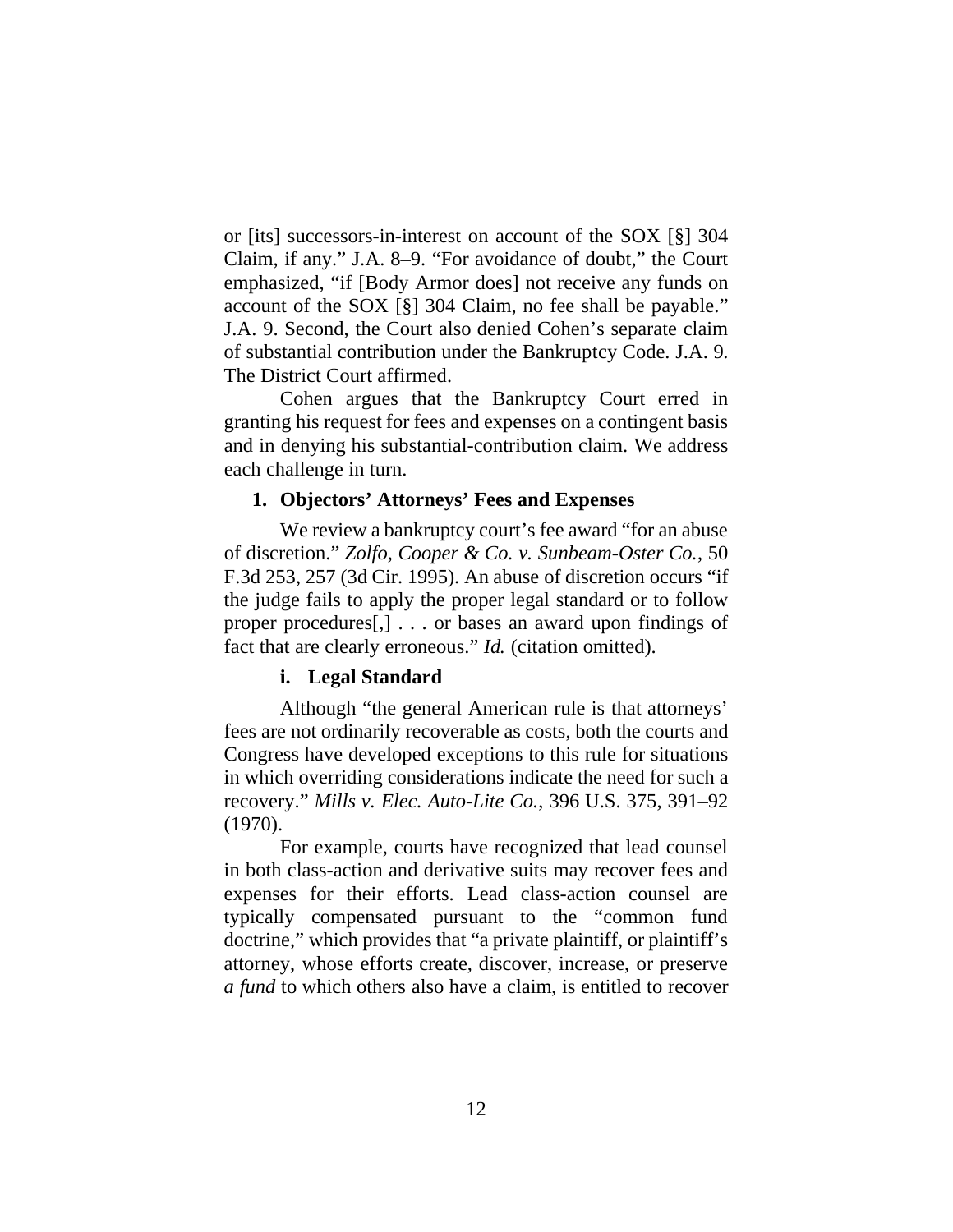from the fund the costs of his litigation, including attorneys' fees." *In re Cendant Corp. Sec. Litig.*, 404 F.3d 173, 187 (3d Cir. 2005) (emphasis added) (quoting *In re Gen. Motors Corp. Pick-Up Truck Fuel Tank Prods. Liab. Litig.*, 55 F.3d 768, 820 n.39 (3d Cir. 1995)). On the other hand, "plaintiffs in a shareholders' derivative action may . . . recover their expenses, including attorneys' fees, from the corporation on whose behalf their action is taken if the corporation derives a benefit, *which may be monetary or nonmonetary*, from their successful prosecution or settlement of the case." *Shlensky v. Dorsey*, 574 F.2d 131, 149 (3d Cir. 1978) (emphasis added).

In addition, courts, including our own, have said that objectors to settlements of class-action and derivative lawsuits may be entitled to attorneys' fees and expenses when they improve the settlement. *See Welch & Forbes, Inc. v. Cendant Corp. (In re Cendant Corp. PRIDES Litig.)*, 243 F.3d 722, 743 (3d Cir. 2001) (citing *White v. Auerbach*, 500 F.2d 822, 828 (2d Cir. 1974)). Federal procedural rules dictate that such settlements must be approved by a judge and notice of the agreement must be provided to certain persons and entities. *See*  Fed. R. Civ. P. 23(e), 23.1(c); Fed. R. Bankr. P. 9019(a). "One of the purposes of the dual [approval and notice] requirement . . . is to prevent the unrighteous compromise of just . . . actions." *White*, 500 F.2d at 828 (internal quotation marks and citations omitted). Objectors, like these procedural safeguards provided for in the rules, "have a valuable and important role to perform in preventing collusive or otherwise unfavorable settlements." *Id.* Therefore, they "are entitled to . . . attorneys' fees and expenses where a proper showing has been made that the settlement was improved as a result of their efforts." *Id.*<sup>9</sup>

<sup>&</sup>lt;sup>9</sup> A judge decides two inquiries: "whether, and in what amount," fees should be awarded. *White*, 500 F.2d at 828. We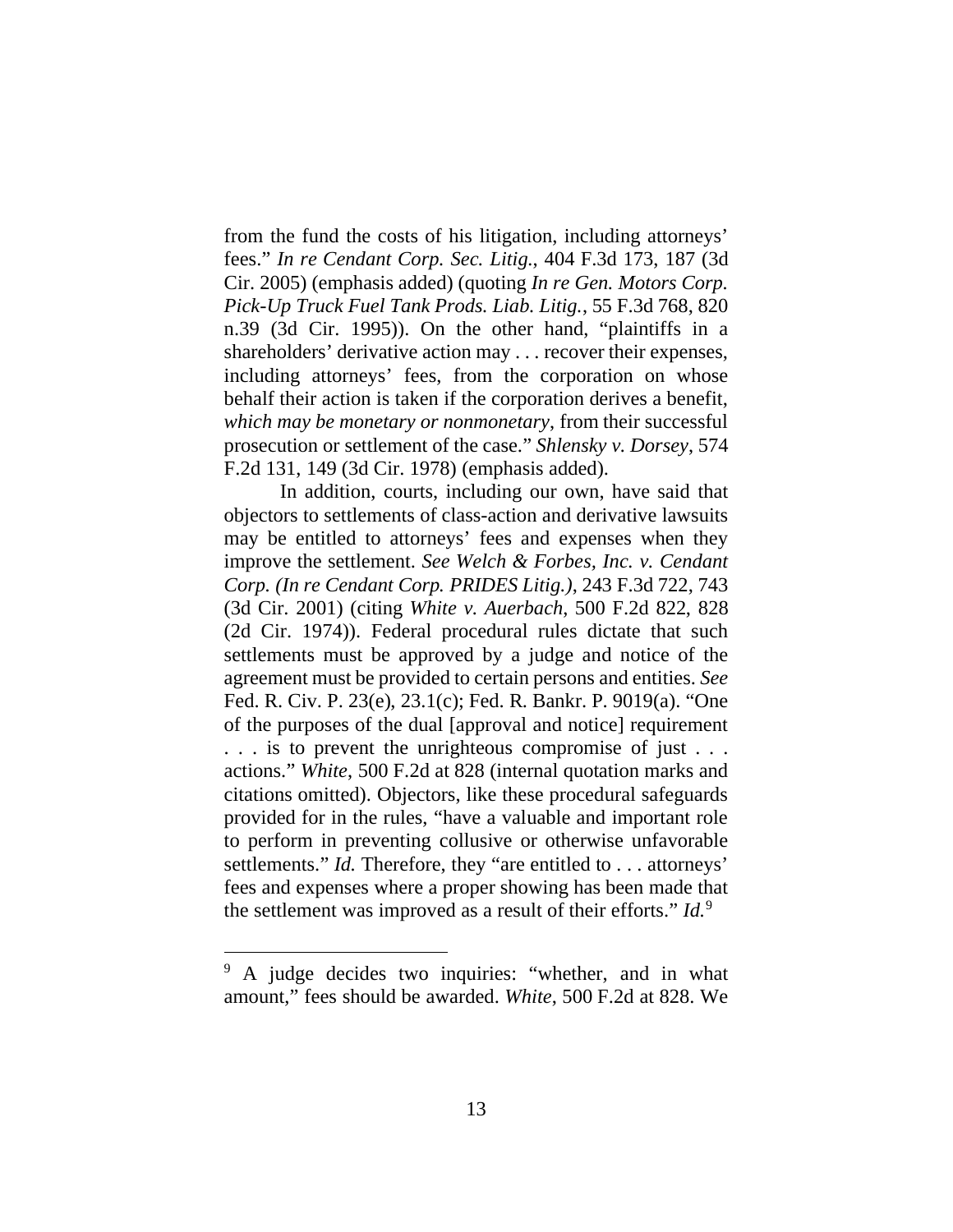Although courts agree on the general contours of the standard set out in *White*, it is often unclear how judges are to determine whether "the settlement was improved as a result of [an objector's] efforts." *Id.* Some courts meld this objector standard with a version of the common fund doctrine, requiring that the objector create, preserve, or somehow contribute to a monetary recovery to be entitled to a fee. *See, e.g.*, *Levitt v. Sw. Airlines Co. (In re Sw. Airlines Voucher Litig.)*, 898 F.3d 740, 744–46 (7th Cir. 2018) (awarding fees to objector to classaction settlement under common fund doctrine); *Vizcaino v. Microsoft Corp.*, 290 F.3d 1043, 1051–52 (9th Cir. 2002) (denying fees for objectors to class-action settlement because they "did not increase the fund or otherwise substantially benefit the class members"). Other courts award fees when the objector merely transformed the litigation into a more balanced proceeding or otherwise influenced the court's decision to approve or deny a settlement. *See, e.g.*, *In re Metlife Demutualization Litig.*, 689 F. Supp. 2d 297, 367–68 (E.D.N.Y. 2010) (objections "served to clarify the proposed Settlement and [the corporation's] positions regarding implementation of the Settlement"); *Great Neck Capital Appreciation Inv. P'ship, L.P. v. PricewaterhouseCoopers, L.L.P.*, 212 F.R.D. 400, 412–13 (E.D. Wis. 2002) (objector preserved class members' claims, convinced parties to modify settlement term, and "aided the court and enhanced the adversarial process"); *Howes v. Atkins*, 668 F. Supp. 1021, 1027 (E.D. Ky. 1987) (objector "ably performed the role of devil's advocate . . . even though the settlement [terms were]

are at the first step—that is, we are tasked with reviewing *whether* Cohen is entitled to a fee. *See* Appellants' Reply Br. 10 n.6 ("The amount of [Cohen's] fee award has not been yet litigated and is not presently before this Court.").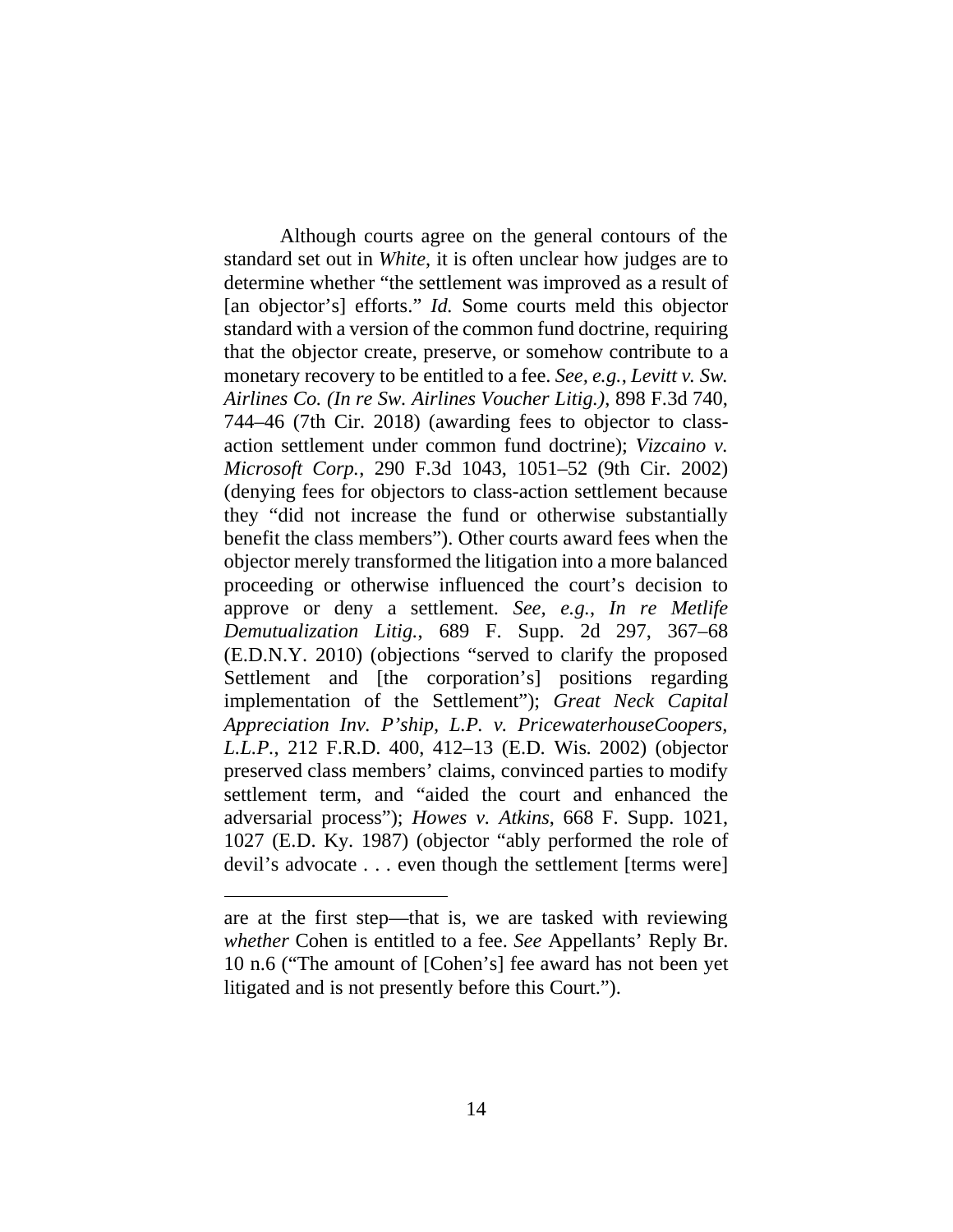not improved"); *Frankenstein v. McCrory Corp.*, 425 F. Supp. 762, 767 (S.D.N.Y. 1977) (objections, although ultimately overruled, "transformed the settlement hearing into a truly adversary proceeding" and "cast in sharp focus the question of the fairness and adequacy of the settlement").

We have not had much occasion to consider fee awards to settlement objectors. When we have, our statements have suggested that, at least in the class-action context, an objector may need to improve a settlement monetarily. In *Cendant PRIDES*, we remanded for the district court to reconsider its denial of an objector's fee application. We first quoted *White* and stated that objectors are entitled to compensation when "the settlement was improved as a result of their efforts." *In re Cendant Corp. PRIDES Litig.*, 243 F.3d at 743 (quoting *White*, 500 F.2d at 828). We then noted that the objector "called our attention to the many [problematic] aspects of [class counsel's] fee award . . . which we . . . found require[d] reconsideration," and we remanded for the district court to "evaluate the value of the benefit of the [objector's] contribution to the ultimate fee . . . and to compensate the [objector] to that extent." *Id.* at 744. We later elaborated on this holding in a related case, stating that:

> [A] court can usually determine whether an objector has improved the class's recovery, and can often measure the amount of that improvement. If the objection is meritorious, it will usually lead to an increase in the settlement, a reallocation of the award among different plaintiffs, or a decrease in the fees paid to lead counsel. The court will thus be able to measure the dollar value of the objector's contribution to the class's net recovery.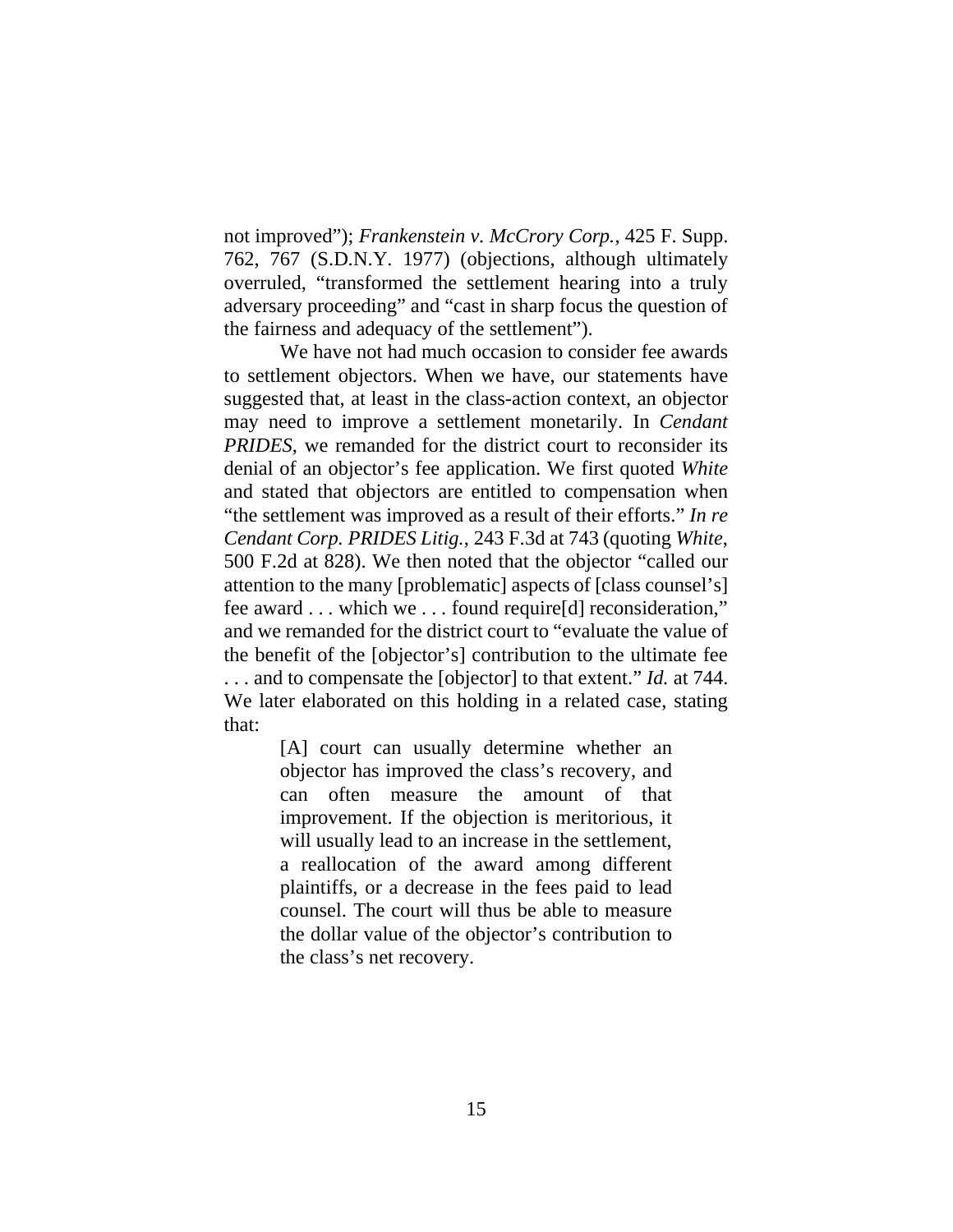*In re Cendant Corp.*, 404 F.3d at 201 n.17.

Nevertheless, in neither of these opinions, nor in any other case, have we held that a trial court is required to consider only an objector's monetary improvement to a settlement in deciding whether to award fees. In addition, we have never held that a settlement objector will only improve a settlement if he creates, preserves, or contributes to a common fund. Indeed, we used equivocal language in *In re Cendant Corp.*, saying: "a court can *usually* determine" if the objection enhances the class's recovery; the court "can *often* measure the amount of that improvement"; and a successful objection "will *usually*" augment the settlement. *Id.* (emphases added). Furthermore, certain district courts within our Circuit have noted that objectors' fees may be awarded for non-pecuniary contributions. *See, e.g.*, *Dewey v. Volkswagen of Am.*, 909 F. Supp. 2d 373, 395 (D.N.J. 2012) ("[O]bjectors must have economically benefitted the class or, at the very least, shown that a court adopted their objection."). We now clarify that, in both class and derivative actions, trial courts may, in their discretion, consider non-monetary factors in determining whether an objector's participation improved a settlement.

Most of the cases addressing objectors' fees, including the *Cendant* litigation, have involved objectors to class-action settlements. As a logical matter, however, non-pecuniary improvements to settlements are even more relevant in the derivative-action context than in the class-action context. The purpose of a class action is to vindicate direct harm to the class—typically financial. So, whether the objector created or enhanced a monetary recovery for class members will often be an adequate measurement of whether the objector improved the settlement. When shareholders bring claims on behalf of a corporation, however, such improvements may be less susceptible to straightforward financial evaluation. Thus, the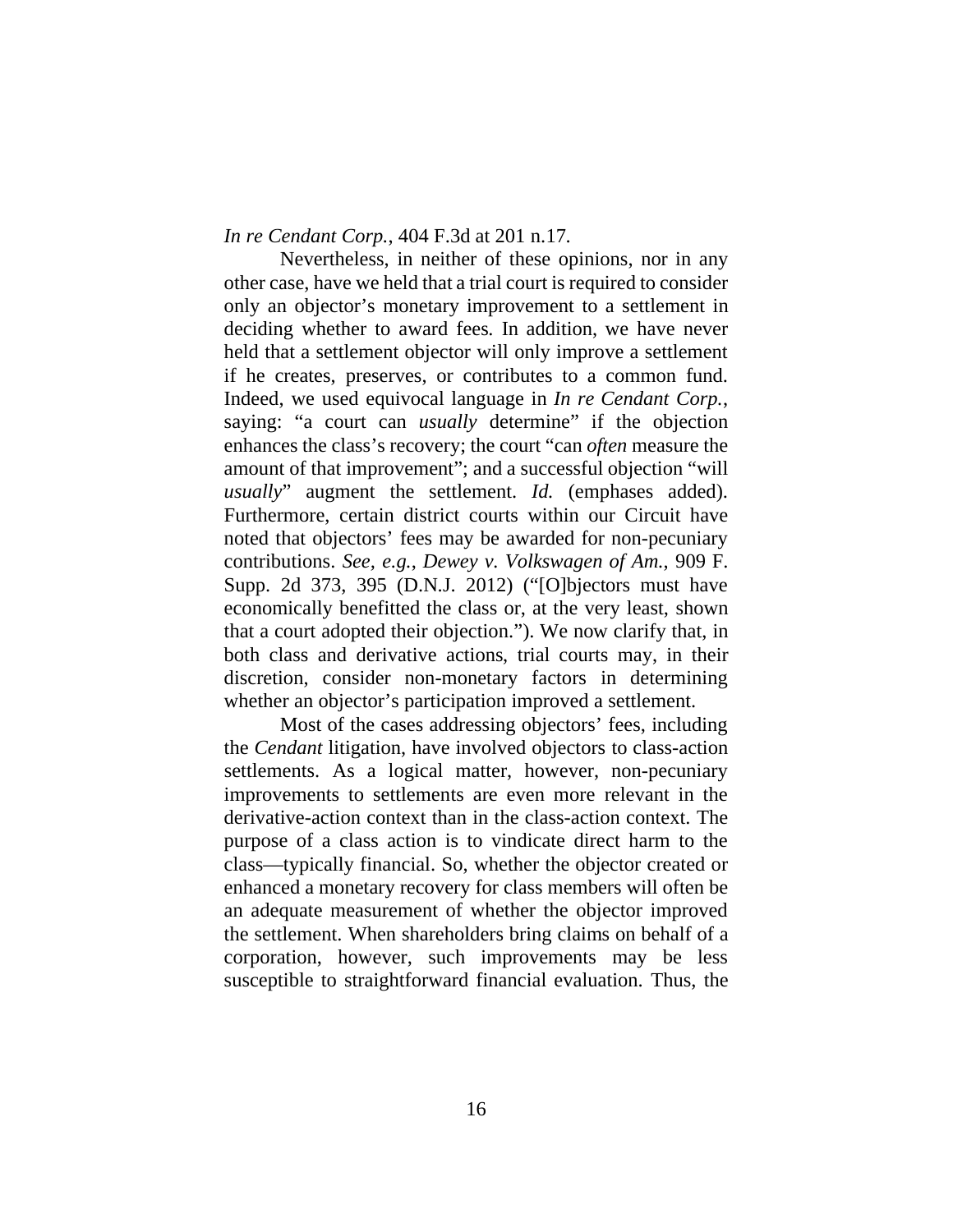clarification we announce today will likely apply with particular force when it comes to evaluating settlements of derivative actions.

Our conclusion—that courts may consider nonmonetary improvements to settlements when assessing whether to award attorneys' fees and expenses to settlement objectors—leads us to another observation: despite the uncertainty surrounding what it means to improve a settlement, courts universally acknowledge that a trial court exercises "broad discretion" in determining "whether" to award fees. *White*, 500 F.2d at 828. As noted above, settlements must be approved by a judge. *See* Fed. R. Civ. P. 23(e), 23.1(c); Fed. R. Bankr. P. 9019(a). The value an objector provides is assisting the court in determining whether to approve the settlement, and, therefore, the court can easily assess whether the objector improved the settlement or otherwise enhanced its review.

Accordingly, a bankruptcy or district court has broad discretion in evaluating whether a settlement objector improved the settlement because that court, in the ordinary case, presides over both the settlement and the corresponding fee applications. The court can therefore "easily evaluate not only the quality of the objector's work but also the impact it had on the court's ultimate decision." *In re Cendant Corp.*, 404 F.3d at 201 n.17. The trial court, in short, "is in the best position to determine whether the participation of objectors assisted the court and enhanced the recovery." *White*, 500 F.2d at 828; *see also Goldberger v. Integrated Res.*, 209 F.3d 43, 47 (2d Cir. 2000) (noting that the deferential abuse of discretion standard "takes on special significance when reviewing fee decisions").

Nevertheless, unusual situations may arise in which such significant discretion should be cabined. In *White*, for example, the Second Circuit reversed the district court's denial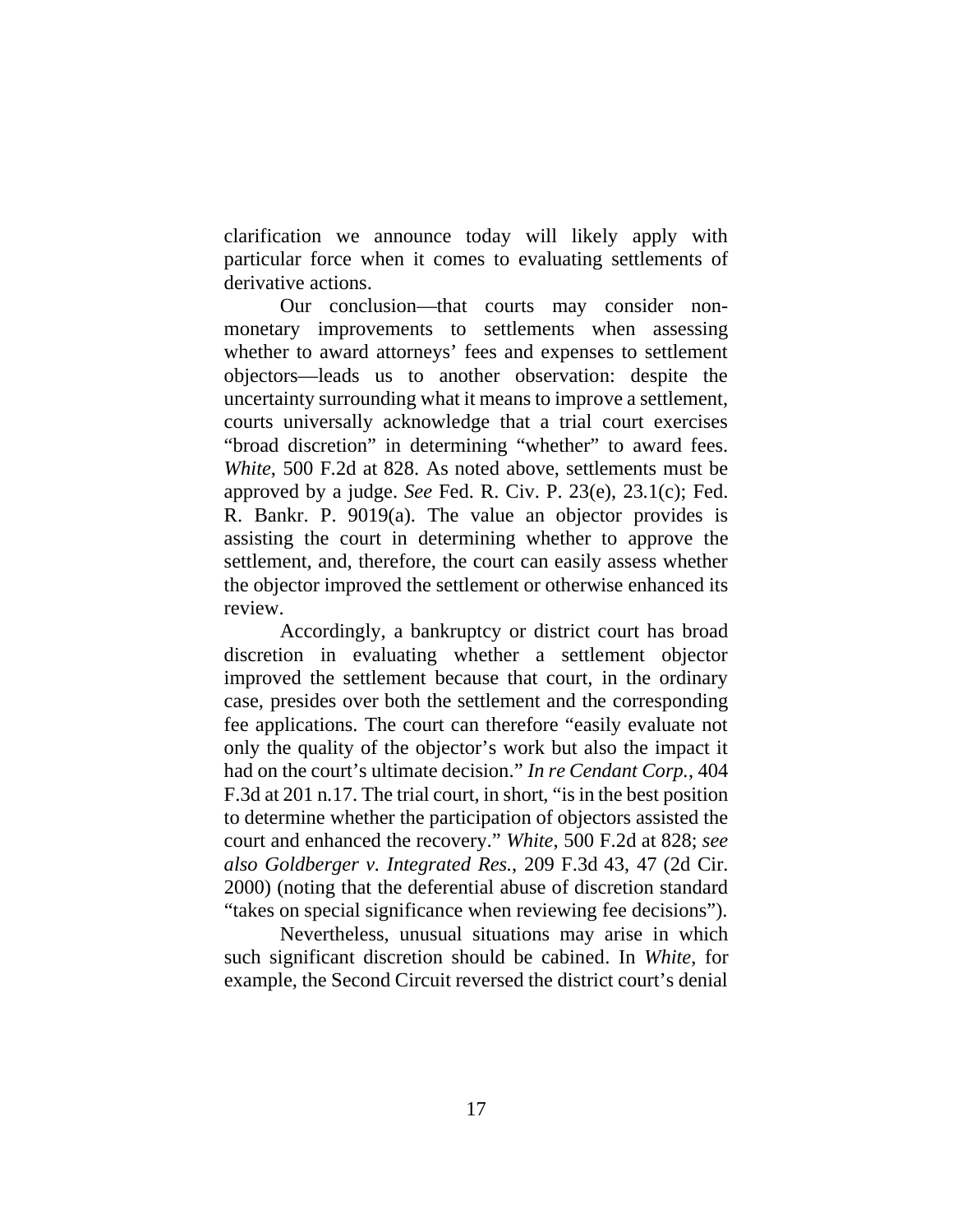of fees to settlement objectors and remanded for the court to determine "to what extent, if any, [the judge who presided over the settlement but died before considering fee applications] may have been influenced by [the] objectors' contentions." 500 F.2d at 823 n.1, 828–29; *see also Dubbin v. Union Bank of Switz. (In re Holocaust Victim Assets Litig.)*, 424 F.3d 150, 158 (2d Cir. 2005) (finding *White* inapposite because same judge "presided over both the settlement and the fee application, and his assessments of [the objector's] contributions should therefore be accorded deference").

In sum, a settlement objector is entitled to attorneys' fees and expenses when he improves the settlement. The objector is not invariably required to create, preserve, or contribute to a common fund, and the court may consider both (or either) pecuniary and non-pecuniary factors in determining whether the objector is entitled to fees. We typically accord significant deference to the trial court's determination because it is usually in the best position to determine whether the settlement was improved as a result of the objector's efforts. Such discretion may be narrowed, however, in the unusual case in which the judge reviewing fee applications was not in the best position to assess the objector's contribution.

## **ii. Cohen Is Entitled to Attorneys' Fees and Expenses**

The Bankruptcy Court erred in awarding Cohen a conditional fee. First, this case presents the unusual situation in which the judge reviewing the fee application did not preside over the settlement, and we will cabin the Bankruptcy Court's expansive discretion accordingly. Second, Cohen's objection improved the settlement of the derivative action. Thus, he is entitled to attorneys' fees and expenses for his efforts related to that objection.

To start, this case is unusual because Bankruptcy Judge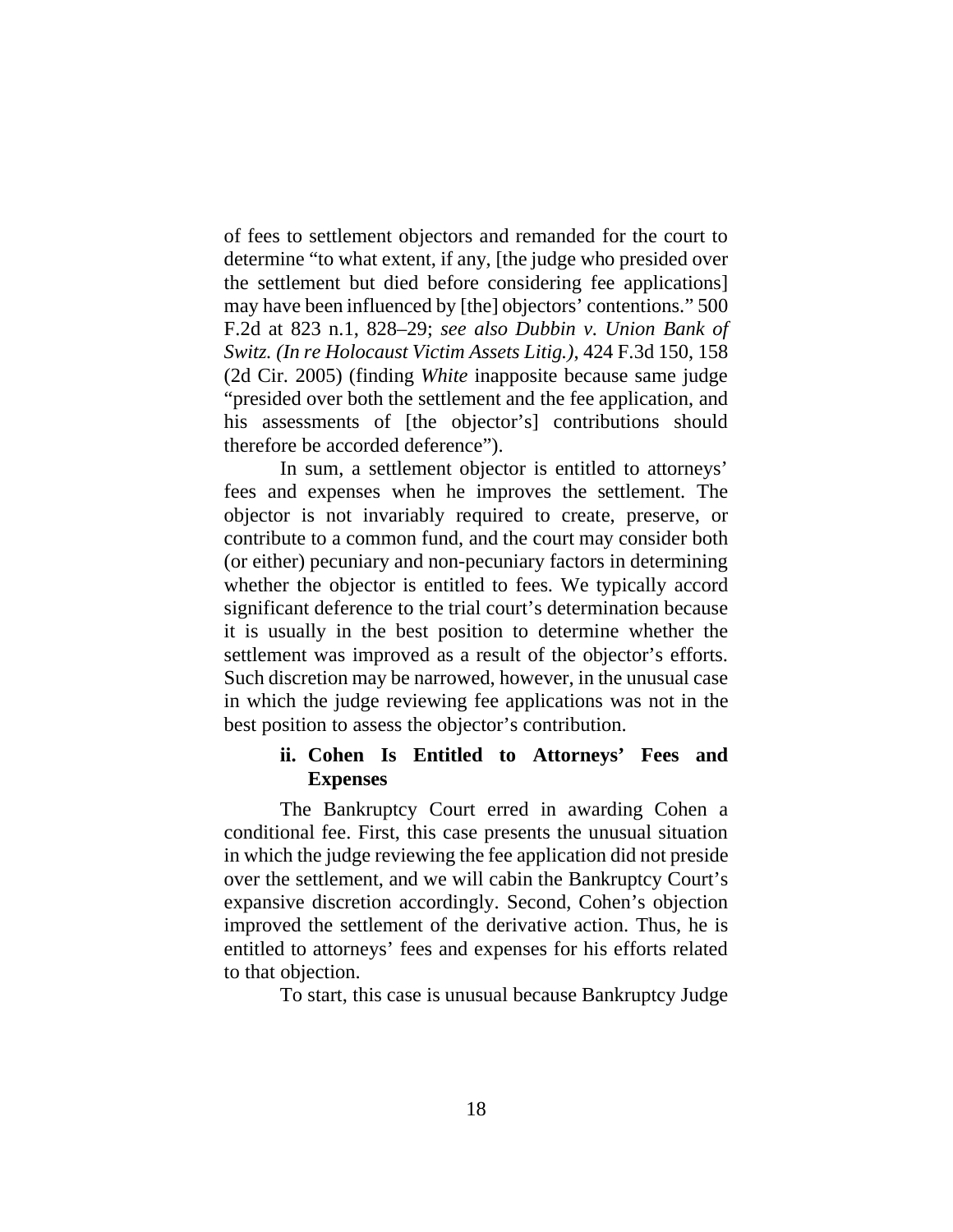Sontchi, who granted Cohen's fees on a contingent basis, did not preside over the EDNY Settlement, to which Cohen objected in 2006, and which Cohen then successfully appealed to the Second Circuit. Indeed, this case presents an even more extreme version of the unusual situation presented in *White*. By the time Judge Sontchi passed on Cohen's fee application in late 2015, nearly a decade had elapsed since Cohen lodged his objection with EDNY and approximately five years had passed since the Second Circuit vindicated his objection to that settlement's release and indemnification. Judge Sontchi considered Cohen's fee application in the context of the renegotiated 2015 Settlement, which did not include the illegal provisions. Thus, Judge Sontchi was not in the best position to assess Cohen's contribution to the EDNY Settlement and its progression into the 2015 Settlement because he entered the litigation midstream and in an entirely different context.

Such a conclusion is strengthened by our consideration of Judge Sontchi's statements regarding the Bankruptcy Court's specific role in 2015. When he approved the 2015 Settlement, he emphasized: "My focus is on the debtor and the debtors' estates, and its creditors as they're affected by the estate" and "what I'm tasked with  $\dots$  under the code[,]  $\dots$  is to figure out whether this settlement makes sense for the debtors' estates." J.A. 637–39. Judge Sontchi's notion of what it meant for Cohen, as an objector, to improve the settlement was heavily, and understandably, influenced by the circumstances of Body Armor's bankruptcy proceedings. Rather than considering how Cohen's objection to the EDNY Settlement led to the favorable 2015 Settlement by, for example, eliminating illegal provisions and avoiding a potential indemnification obligation, the Bankruptcy Court was singularly focused on the real-time monetary benefit to Body Armor's estate. Accordingly, we will narrow the broad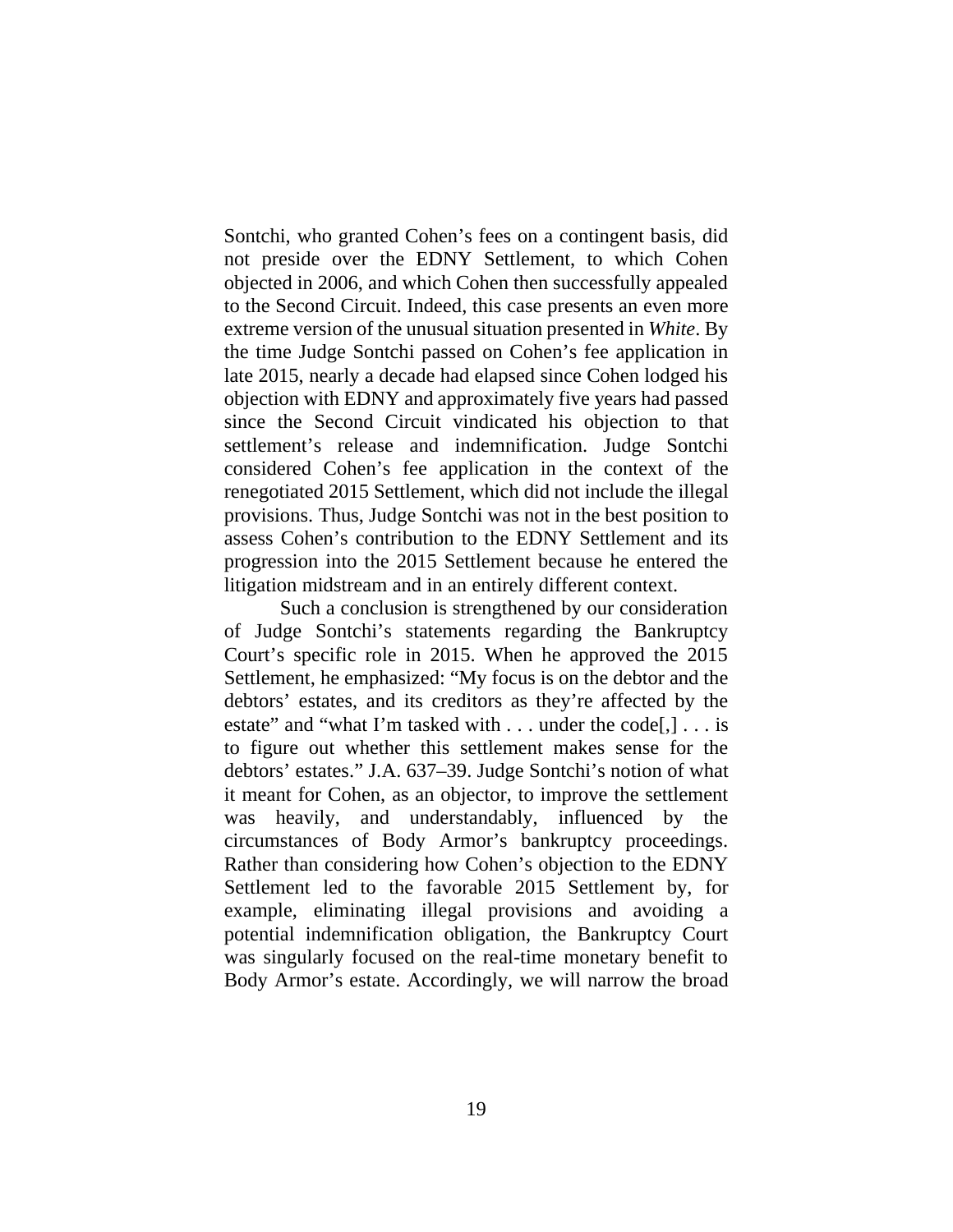deference we traditionally accord to that Court's determinations.

The Bankruptcy Court erred in concluding that Cohen was entitled only to a contingent fee. Although the Court did not state what standard it applied, the order essentially requires Cohen to demonstrate that he created or contributed to a common fund. *See* J.A. 9 ("[I]f the Debtors do not receive any funds on account of the SOX [§] 304 Claim, no fee shall be payable."). Rather than viewing the creation of a common fund as one factor to consider, the Bankruptcy Court believed that the creation of, or monetary contribution to, a common fund was a prerequisite to awarding any fee. To be sure, at the hearing on Cohen's fee application, the Bankruptcy Court asked: "What's the non-pecuniary benefit?" J.A. 1704. However, it went on to stress that "no funds have been received by the debtor[] in connection" with the SOX § 304 claim. J.A. 1712. And it stated: "[T]he debtor hasn't seen [one dime][, t]here hasn't been one benefit to this debtor, not one benefit to this debtor as a result of [Cohen's] work." J.A. 1705.10

<sup>&</sup>lt;sup>10</sup> The District Court held that the Bankruptcy Court's conditional fee award is appropriate because it does not preclude Cohen from potentially recovering fees under the 2018 Global Settlement. *See Cohen v. SS Body Armor I, Inc. (In re SS Body Armor I, Inc.)*, Nos. 15-633, 15-1154, 18-349, 18-634, 2019 WL 2344038, at \*12 (D. Del. June 3, 2019) (finding that the Bankruptcy Court's order "does not require that [Cohen] create a common fund solely from the outcome of the SOX § 304 Claim or use any language that would foreclose relief under the circumstances of the Global Settlement"). It is true that the order does not require that Cohen create a common fund standing alone. But it does dictate that Body Armor must receive some funds "on account of" the SOX § 304 claim. As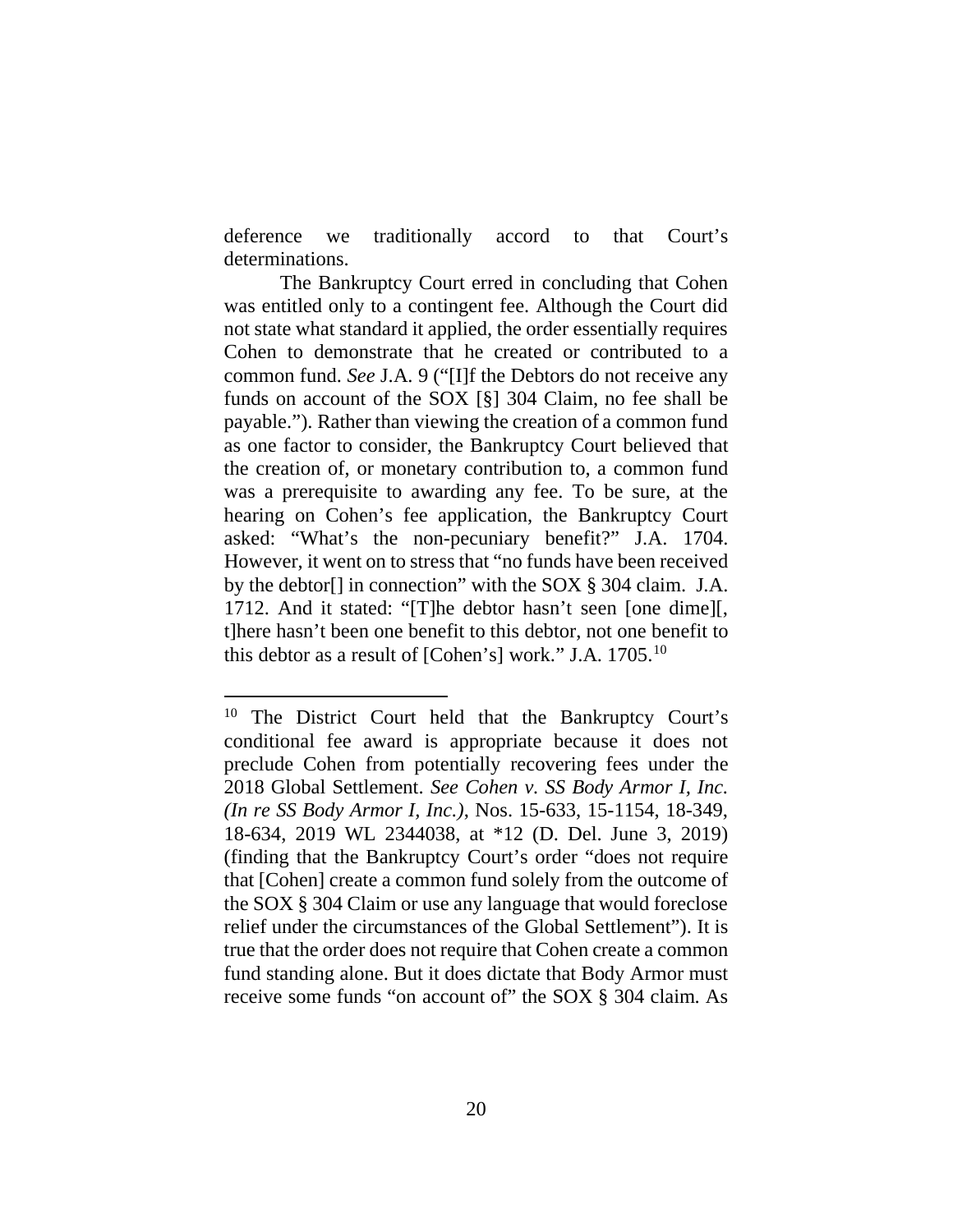The Bankruptcy Court erred in taking such a narrow view of Cohen's contribution. Cohen did more than just preserve the possibility of the \$186 million recovery for Body Armor under SOX § 304—although that benefit was certainly significant.<sup>11</sup> His objection to and successful appeal of the EDNY Settlement also stripped the agreement of a potential \$186 million indemnification obligation to Brooks, which would have negated any SOX § 304 recovery. The indemnification was, according to Brooks's counsel, an "essential" and "key" term of the EDNY Settlement, which was "negotiated" and "fought over" and "was one of the most important things . . . Brooks got" in exchange for his payment to the settlement. J.A. 1366; *see also* J.A. 1356–59. In addition, in eliminating the indemnification obligation, Cohen also ensured that the settlement would not be vulnerable to attack for containing an illegal provision as one of its "essential" and "key" terms.

Furthermore, those involved in this case uniformly recognize that the latter settlements were better for Body Armor—and other claimants—than the EDNY Settlement.

we have explained, this is not the appropriate standard. Also, the District Court's repeated emphasis on the fact that Cohen may still recover fees under the Global Settlement ignores the issue on appeal—whether the Bankruptcy Court erred in awarding a contingent fee in the first place.

<sup>&</sup>lt;sup>11</sup> Cohen also argues that his preservation of the SOX  $\S$  304 claim provided a "backstop," which would ensure Body Armor and Brooks's victims would recover if his criminal convictions were overturned or abated. This became even more important after Brooks died in prison and the criminal restitution orders were in fact abated.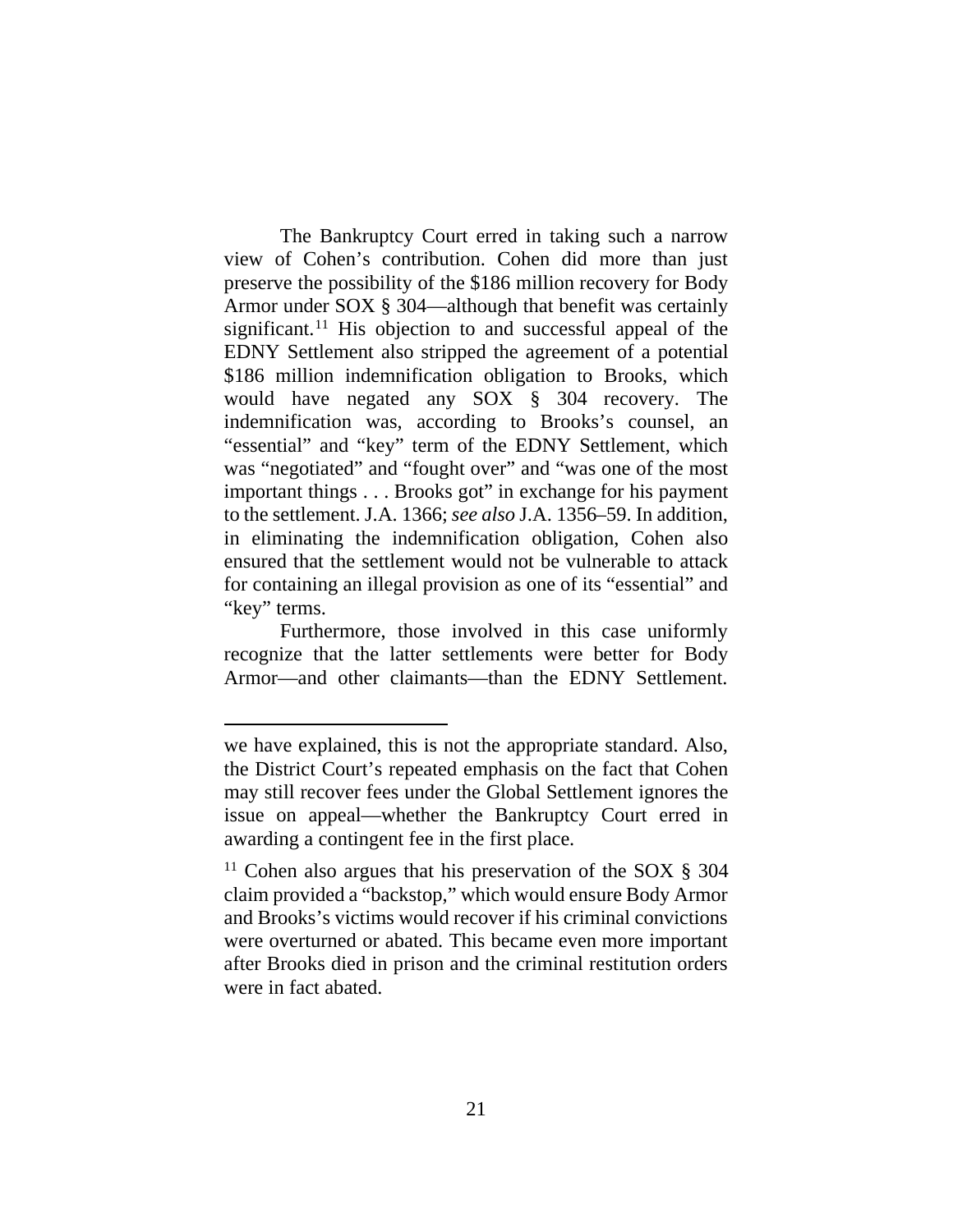After Body Armor petitioned for bankruptcy protection and while Cohen's appeal was pending in the Second Circuit, Body Armor admitted that the EDNY Settlement was not a favorable agreement and moved to reject it "for a list of reasons . . . . [f]irst, and . . . foremost" of which was that "the settlement . . . of the derivative action ha[d] a release of . . . Brooks." J.A. 1387–88. Body Armor also admitted that the EDNY Settlement did not become effective "[d]ue to the pendency of [Cohen's] appeal." Bankr. Ct. Docket No. 589, at 9.

The fact that the EDNY Settlement did not become effective due to Cohen's appeal also meant that the Escrow Funds were not distributed pursuant to that agreement. Thus, Cohen's objection helped to preserve the money which later funded (in part) the 2015 Settlement and Body Armor's plan to exit Chapter 11. As explained above, under the 2015 Settlement, Class Plaintiffs agreed to loan \$20 million of the funds they received as part of the settlement to Body Armor on an interest-free, non-recourse basis. Body Armor's Chief Restructuring Officer testified that this loan was "extremely important." J.A. 335. He stated that if Body Armor had been required to seek outside financing, it would have cost over \$15 million and "would [have] eliminate[d] any recovery to [Body Armor's] equity holders and [would have] significantly impair[ed] the recovery to [Body Armor's] unsecured creditors." J.A. 447.

While Body Armor recognized in 2010 that the EDNY Settlement was not a favorable agreement, its counsel now describes the ultimate result reached in this case as a "home run." Oral Arg. at 22:54–23:02. Similarly, the Bankruptcy Court has repeatedly emphasized that the 2015 Settlement was "a good settlement" and "a very good result for the estate." J.A. 1714; *see also* J.A. 637–38 ("There is no question at all that this is a good deal for the debtor.  $\ldots$  I [also] find it highly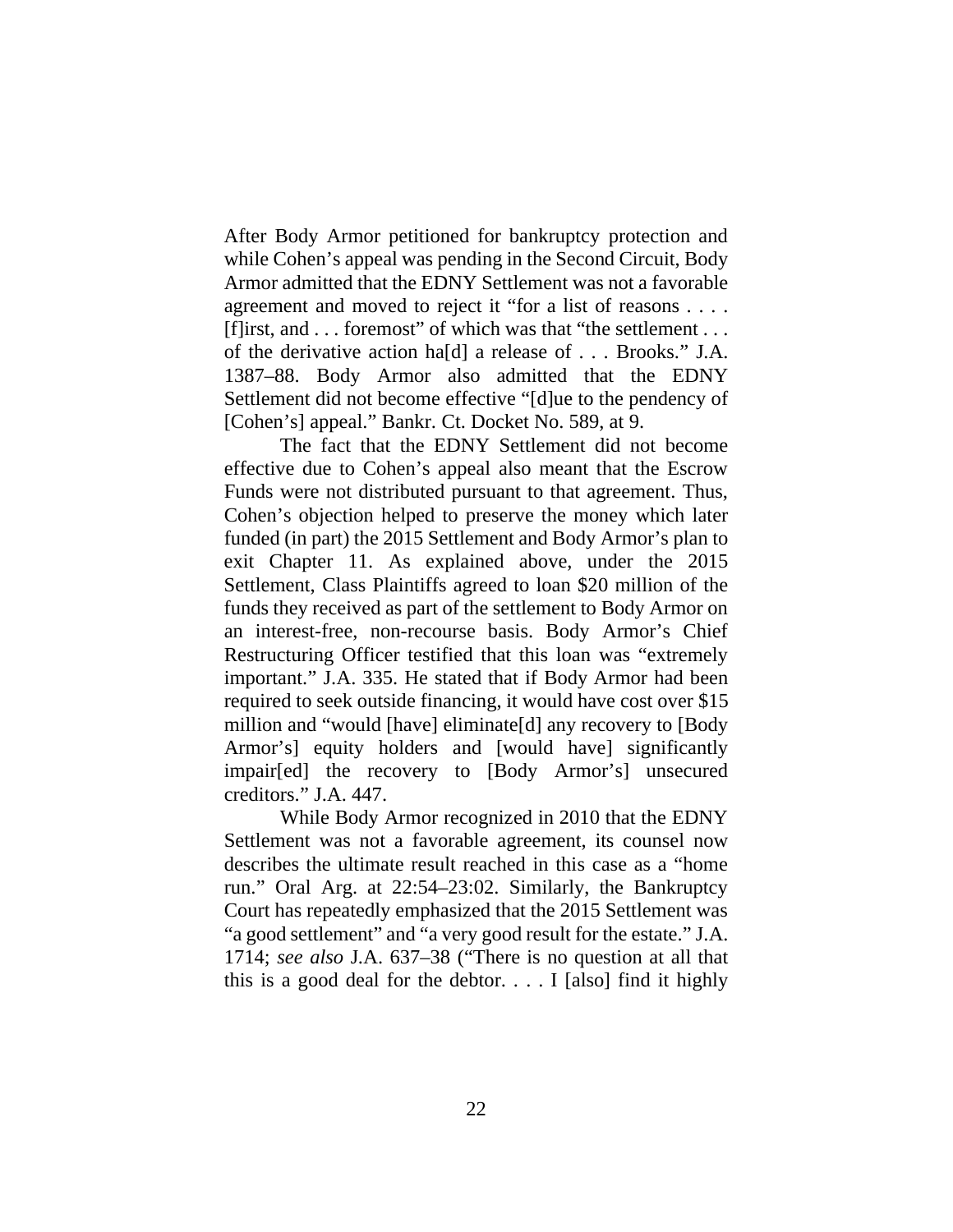significant that both committees, class counsel and the debtors, all support the settlement.").

Beyond the understanding that the latter settlements achieved in this case were superior to the EDNY Settlement, there is also widespread recognition that Cohen's objection contributed to that evolution. For example, Body Armor's counsel have said that Cohen made "a contribution, and we've acknowledged that . . . repeatedly." J.A. 1682. The Bankruptcy Court has stated: "I think it's a good settlement. And . . . I think one of the reasons we're here today are the efforts of Mr. Cohen and his counsel." J.A. 1714–15. And we have also recognized Cohen's contribution. *See S.S. Body Armor I., Inc. v. Carter Ledyard & Milburn LLP*, 927 F.3d 763, 775 (3d Cir. 2019) (affirming denial of emergency stay but noting Cohen "showed tremendous skill and expended substantial time in preserving a highly valuable claim").

Moreover, both Class Counsel and Body Armor's counsel have acknowledged that Cohen should earn a fee for his efforts. Class Counsel stated: "I don't have a problem with [Cohen] arguing as to why his fees should be paid in connection with his appeal. I don't have a problem with that. I don't think anyone can dispute it." J.A. 1372–73. And at oral argument, Body Armor's counsel admitted that Cohen provided a benefit to the bankruptcy estate and conceded Body Armor's willingness to pay him fees. Oral Arg. at 22:24–22:38.

Finally, we note that our holding today accords with our Court's interest in "[a]ssuring fair and adequate settlements." *Bell Atl. Corp. v. Bolger*, 2 F.3d 1304, 1310 (3d Cir. 1993). Meritorious objectors, of course, "play an important role" in advancing that interest "by giving courts access to information on the settlement's merits" in situations in which "judges no longer have the full benefit of the adversarial process." *Id.*

In sum, under the unique facts of this case, Cohen is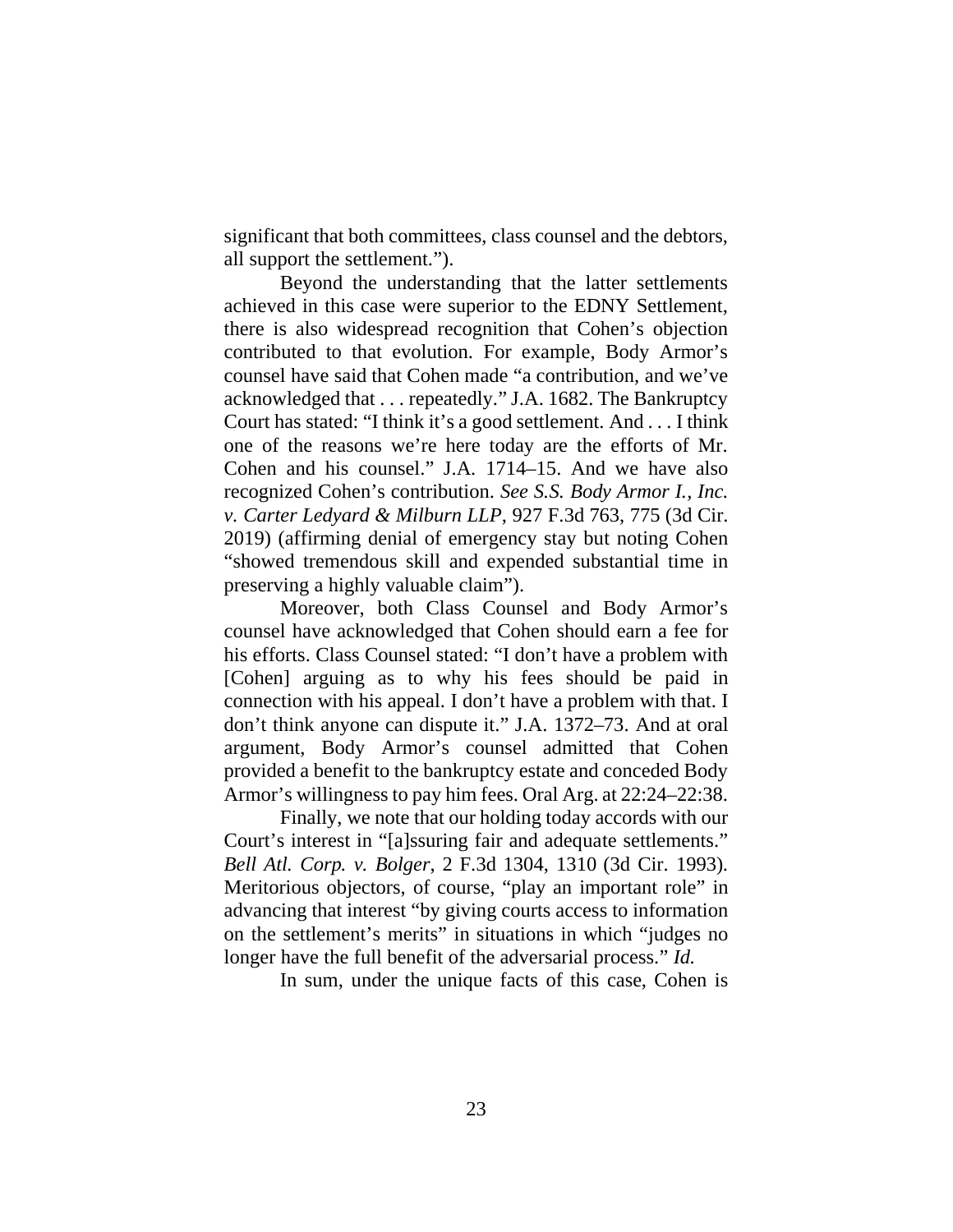entitled to an award of fees and expenses for his efforts in objecting to the EDNY Settlement.12 We conclude only that he earns a fee without any contingency. We do not rule on the appropriate amount of the fee or how it should be calculated.<sup>13</sup> Nor do we rule on the method by which it will be paid.

## **2. Substantial Contribution**

Cohen also challenges the Bankruptcy Court's denial of his substantial-contribution claim. In reviewing the determination of whether there has been a substantial contribution under the Bankruptcy Code, "[w]e exercise plenary review over the district court's decision, as well as over the legal determinations of the bankruptcy court." *Lebron v.* 

<sup>12</sup> Cohen notes that he has "emphatically raised" whether "vindication of the public interest" alone is a sufficient basis to support an award of attorneys' fees to an objector. Appellants' Reply Br. 6. Because we hold that Cohen improved the settlement in other, more direct ways, we need not reach this question. We note, however, that the standard for awarding fees to objectors—whether the objector *improved the settlement*—is tied to the settlement reached in the respective case.

<sup>&</sup>lt;sup>13</sup> Our Court recognizes two methods for making such calculation—the lodestar and the percentage-of-recovery. *See S.S. Body Armor I.*, 927 F.3d at 773. The lodestar approach is often used in statutory fee-shifting cases but may be used in other circumstances, "where 'the nature of the settlement evades the precise evaluation needed for the percentage[-]of[- ]recovery method.'" *Id.* at 774 (alteration in original) (quoting *In re Gen. Motors Corp.*, 55 F.3d at 821). The percentage-ofrecovery method is "[g]enerally used in common fund cases." *Id.* at 773.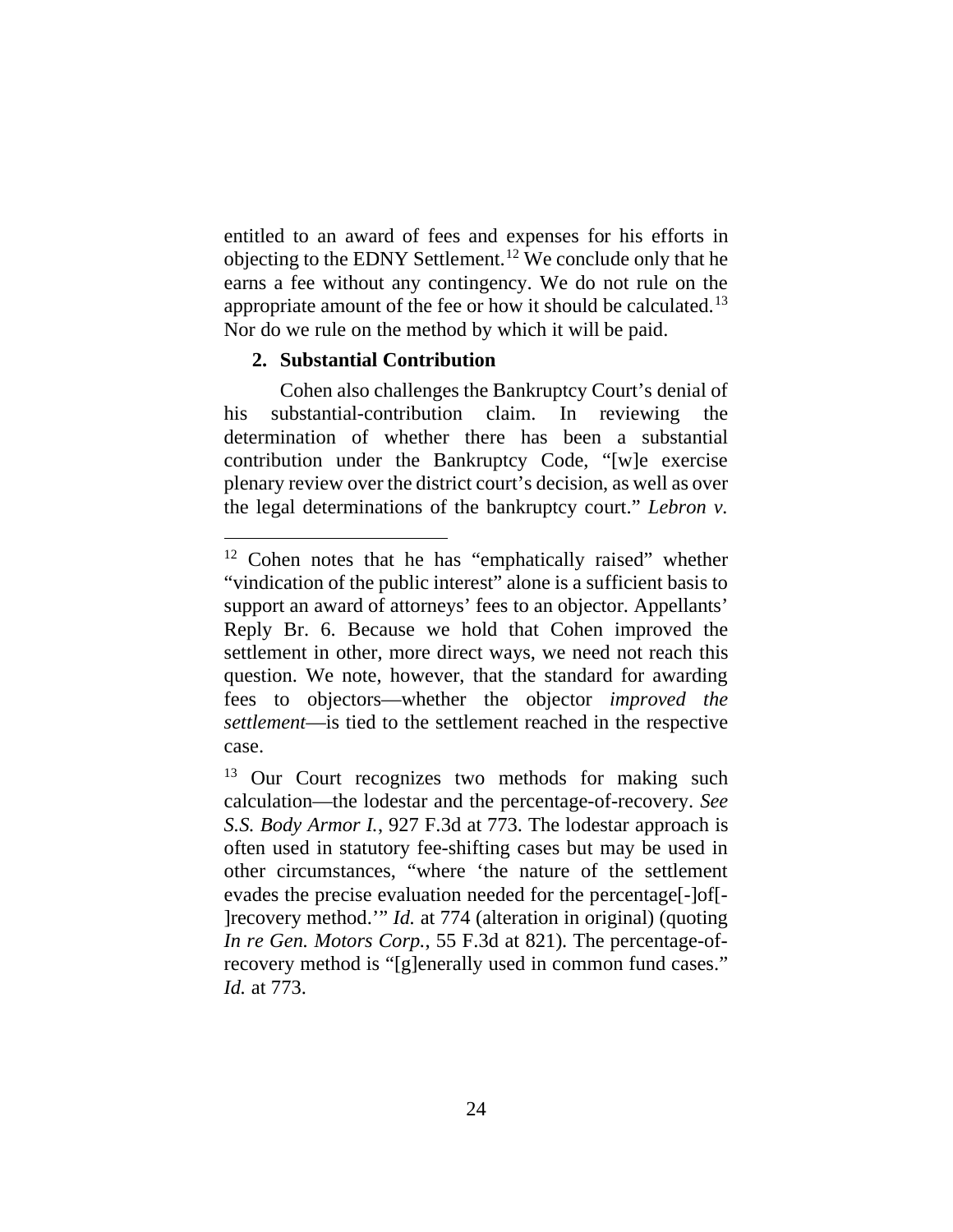*Mechem Fin. Inc.*, 27 F.3d 937, 942 (3d Cir. 1994). "[W]e review the bankruptcy court's factual findings for clear error." *Id.*

The Bankruptcy Code permits the payment of "administrative expenses," including the "reasonable compensation for professional services rendered by an attorney" of "an equity security holder . . . in making a substantial contribution *in a case under chapter* . . . *11*." 11 U.S.C. §  $503(b)(3)(D)$ ,  $(b)(4)$  (emphasis added). There has been a substantial contribution when "the efforts of the applicant resulted in an actual and demonstrable benefit to the debtor's estate and the creditors." *Lebron*, 27 F.3d at 944 (quoting *Haskins v. United States (In re Lister)*, 846 F.2d 55, 57 (10th Cir. 1988)).

Cohen argues that he provided a substantial contribution to Body Armor's estate.14 However, even if he did make a substantial contribution, he did not do so "in a case under chapter  $\dots$  11." 11 U.S.C. § 503(b)(3)(D). Rather, the expenses he incurred in making a substantial contribution accrued months and years before Body Armor petitioned for bankruptcy. To be sure, there is "no across-the-board bar" to recovery of pre-bankruptcy-petition expenses that benefit the estate. *Lebron*, 27 F.3d at 945. But here, even if Cohen would not have undertaken his efforts "absent an expectation of reimbursement," he certainly did not undertake those efforts under Chapter 11 or with "an expectation of reimbursement from [Body Armor's Bankruptcy E]state." *Id.* at 944; *see also* 

<sup>14</sup> Cohen's substantial-contribution claim "admittedly is a backup argument." J.A. 1667–68. He emphasizes that any substantial-contribution award would "reduce, and not replace, the legal fee to which [he is] entitled" as a settlement objector. Appellants' Br. 36 n.12.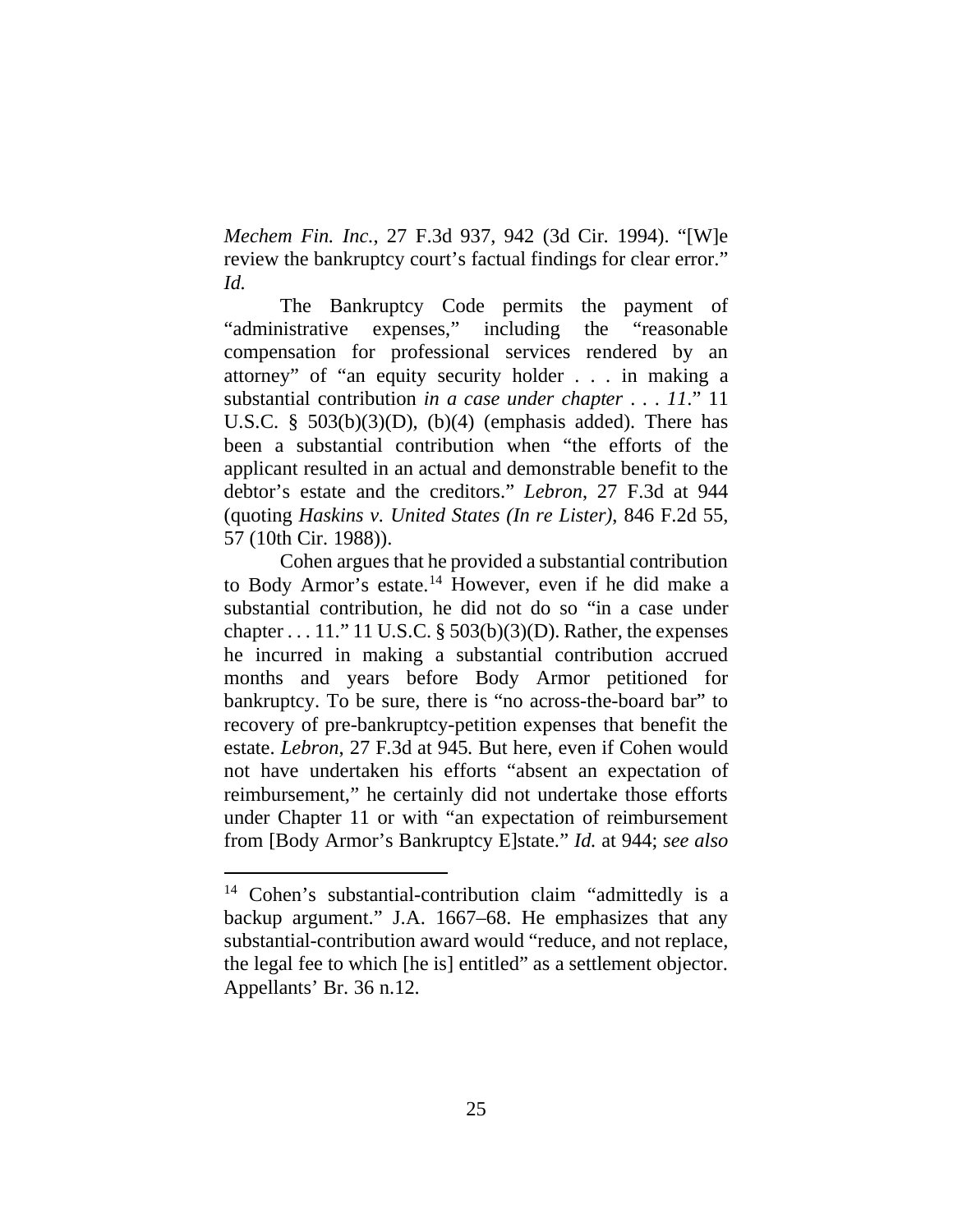*In re Lister*, 846 F.2d at 57 (denying substantial-contribution claim for pre-petition efforts because creditor was "unaware of the pendency of bankruptcy proceedings until after the petition had been filed [so a]ny benefit accruing to the bankruptcy estate as a result of these efforts was only incidental").

## **B. Award of Fees to Derivative Counsel**

Cohen argues that the Bankruptcy Court abused its discretion in issuing an order that approved the provision of the 2015 Settlement that permitted Derivative Counsel to retain \$300,000 in fees. As explained above, the EDNY Settlement provided for a \$300,000 payment to Derivative Counsel for their efforts in securing various corporate governance reforms. These fees were provisionally paid when EDNY approved the EDNY Settlement, and the 2015 Settlement permitted Derivative Counsel to retain the fees. The Bankruptcy Court, overruling Cohen's objection, approved this provision. The Court explained: "[T]here can be no question that there was a benefit to the debtor, at least pre-petition, and arguably postpetition, that resulted from the actions of [D]erivative [C]ounsel, holding aside the [SOX § 304] indemnification issue." J.A. 1713.

"A plaintiff should not receive a fee in derivative litigation unless the corporation . . . receives some of the benefit sought in the litigation or obtains relief on a significant claim in the litigation." *Zucker v. Westinghouse Elec. Corp.*, 265 F.3d 171, 176 (3d Cir. 2001). This benefit "may be monetary or nonmonetary." *Shlensky*, 574 F.2d at 149. We review both the Bankruptcy Court's approval of a settlement and its fee determinations for abuse of discretion. *Zolfo, Cooper & Co.*, 50 F.3d at 257.

Cohen argues that Derivative Counsel should not be entitled to keep these fees because they were awarded based on short-lived corporate governance reforms in the EDNY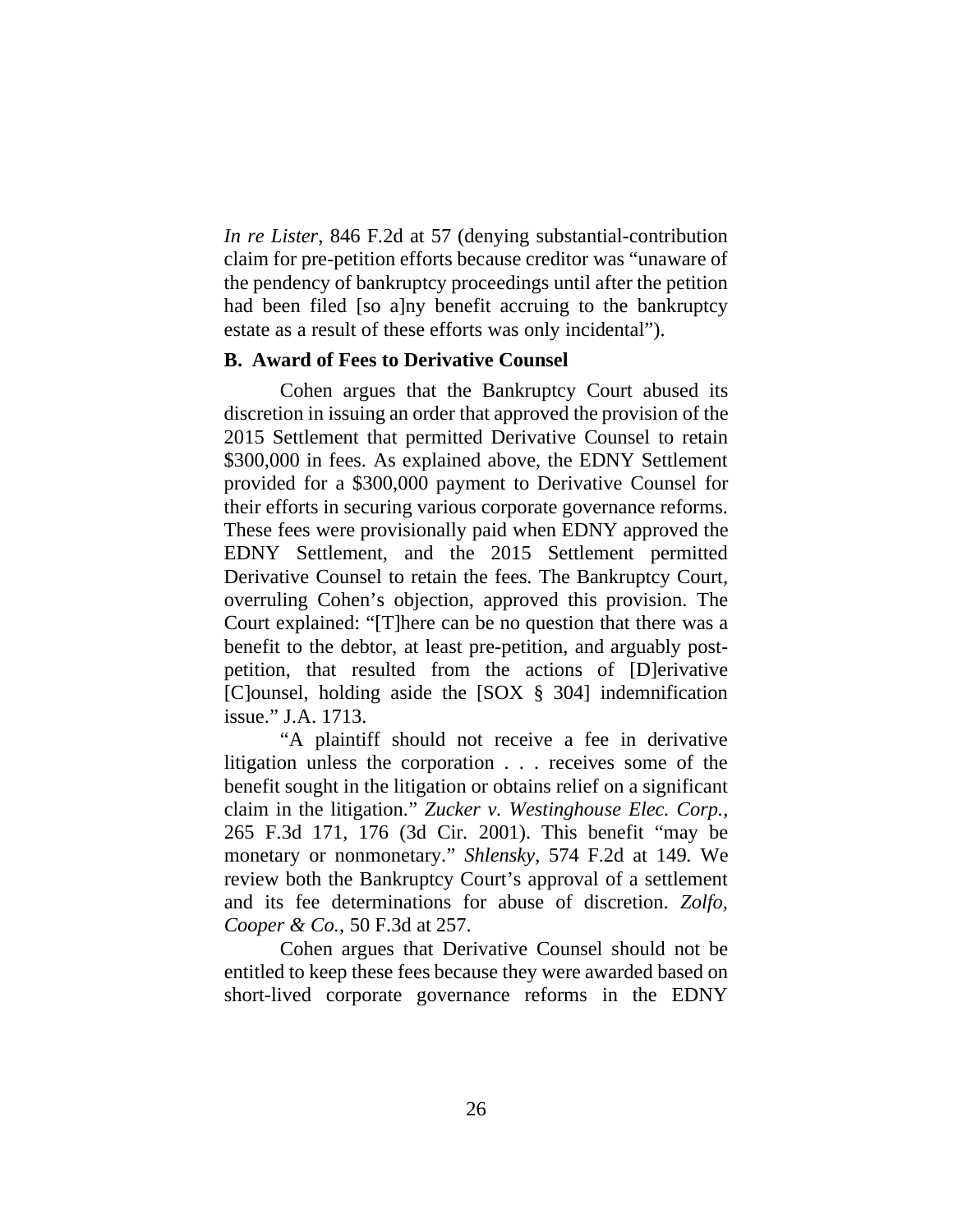Settlement, which never went into effect. Furthermore, he argues that fees should be denied because rather than protecting Body Armor's shareholders, Derivative Counsel participated in and promoted a settlement that included an illegal indemnification. He essentially claims that it is inequitable for Derivative Counsel to reap rewards for their contributions to the EDNY Settlement when that settlement included illegal provisions, while he might receive nothing for providing far more substantial benefits to Body Armor.

Cohen's arguments, which are notably short on supporting authority, do not provide a basis to hold that the Bankruptcy Court abused its discretion in concluding that Body Armor received a benefit due to the efforts of Derivative Counsel. That is particularly so when the Bankruptcy Court took into account the SOX § 304 "indemnification issue."

## **C. Approval of the 2015 Settlement**

Finally, Cohen argues that the Bankruptcy Court abused its discretion in approving the 2015 Settlement. He does not challenge the agreement's underlying merits; rather, he takes issue with its provision for payment to Class Counsel.<sup>15</sup> The 2015 Settlement provided that Class Plaintiffs would loan Body Armor \$20 million on an interest-free, non-recourse basis to permit it to exit Chapter 11. Of this \$20 million loan, \$1.5 million would be paid to Class Counsel as an administrative expense. The Bankruptcy Court approved the

<sup>&</sup>lt;sup>15</sup> As mentioned above, although the 2015 Settlement was based, in part, on Brooks's criminal restitution awards, which were abated by his death, other elements of the 2015 Settlement, including Class Plaintiffs' loan, became effective and occurred in November 2015, coinciding with the Bankruptcy Court's confirmation of Body Armor's plan.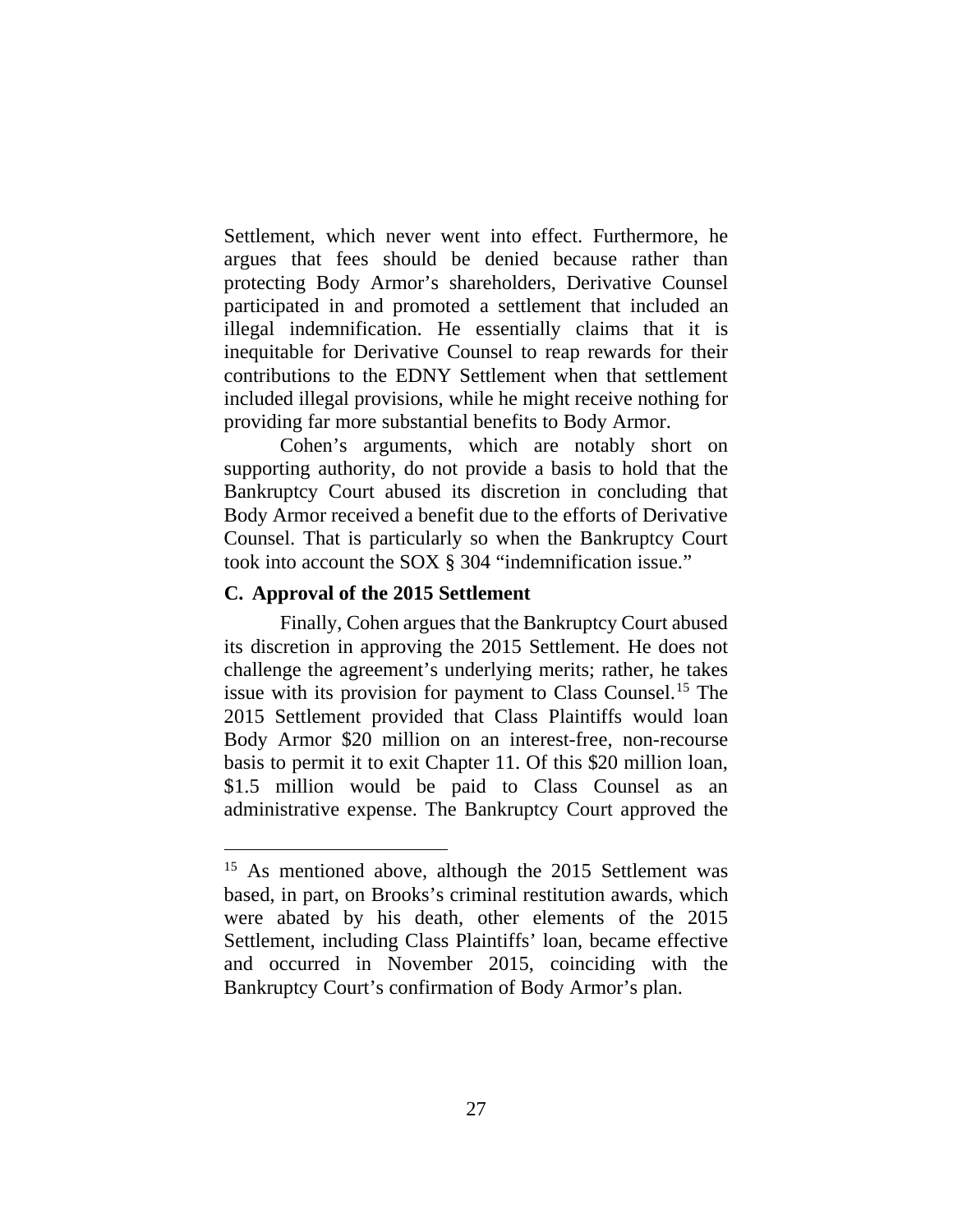2015 Settlement, over Cohen's objections, under Federal Rule of Bankruptcy Procedure 9019, concluding that the settlement was "reasonable, fair and in the best interests of the Debtors, their estates and their stakeholders." J.A. 1. The Court referenced the payment to Class Counsel when explaining its approval of the 2015 Settlement, stating: "I don't believe in this circumstance the Court need go through a substantial contribution analysis. But were I to do that I believe that the evidence in front of the Court certainly would support a finding here of substantial contribution of this estate." J.A. 641–42.

Settlements are preferred in bankruptcy. *Myers v. Martin (In re Martin)*, 91 F.3d 389, 393 (3d Cir. 1996). Although approval of a settlement is "within the sound discretion of the bankruptcy court," the agreement must be "fair, reasonable, and in the best interest of the estate." *In re Key3Media Grp., Inc.*, 336 B.R. 87, 92 (Bankr. D. Del. 2005). We review a bankruptcy court's approval of a settlement for abuse of discretion. *Will v. Nw. Univ. (In re Nutraquest, Inc.)*, 434 F.3d 639, 644 (3d Cir. 2006).

Cohen argues that because Class Counsel failed to submit records as required under Delaware Local Rules and our Circuit's precedent, it was "impossible" for the Bankruptcy Court to approve the fee award and, accordingly, the 2015 Settlement. Appellants' Br. 37. However, the Bankruptcy Court considered the payment to Class Counsel as part of its approval of the 2015 Settlement negotiated between Body Armor and various claimants. Indeed, the cases Cohen cites in support of his argument that comprehensive records were required involved independent applications for fees, rather than fees negotiated as part of a settlement. *See* Appellants' Br. 36–37 (citing *In re Busy Beaver Bldg. Ctrs., Inc.*, 19 F.3d 833, 844 n.11 (3d Cir. 1994), then citing *In re Meade Land & Dev. Co.*, 527 F.2d 280, 283 (3d Cir. 1975), *superseded by statute*